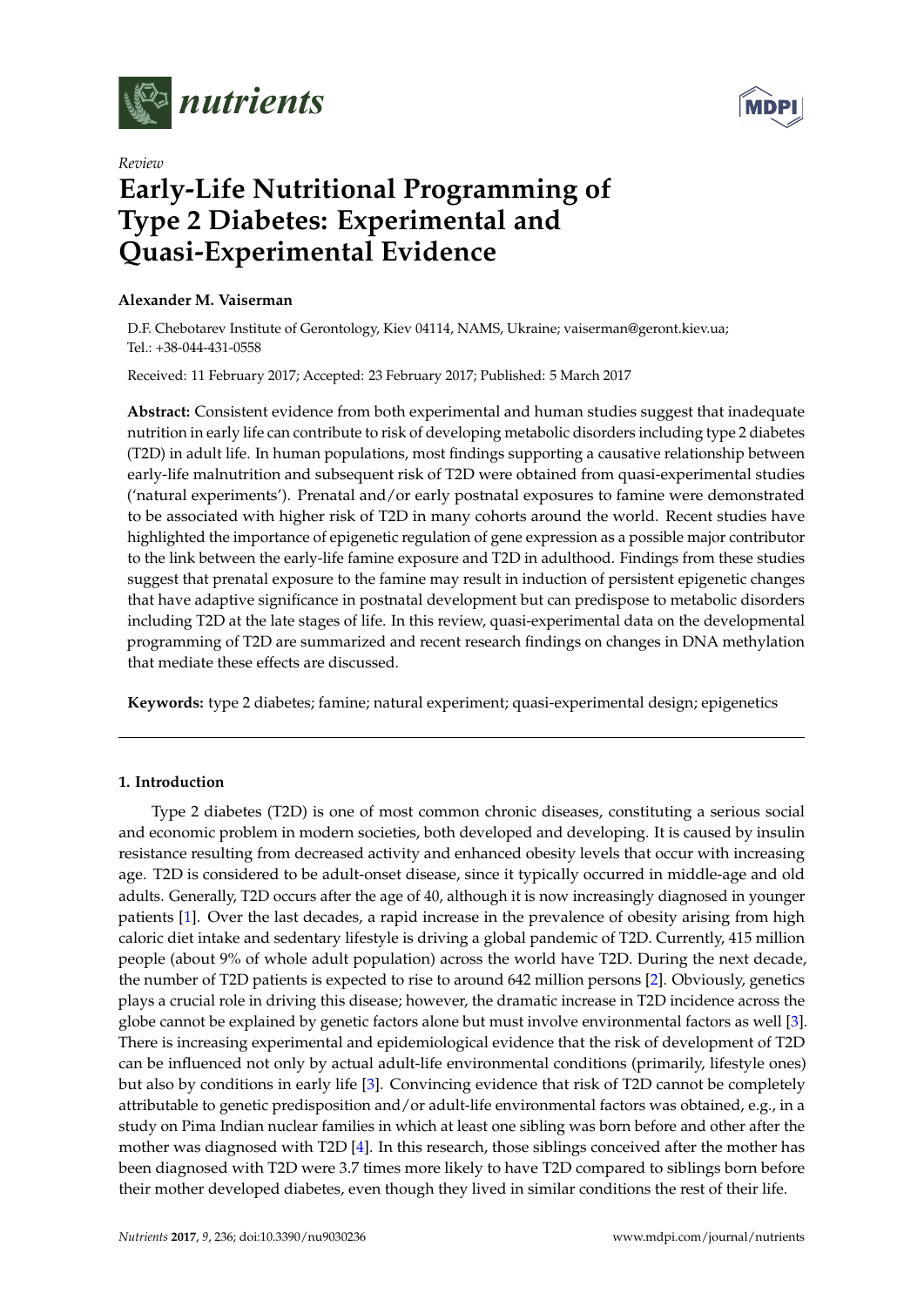In the present review, we have summarized and discussed findings on this topic from epidemiological studies conducted with quasi-experimental design ('natural experiments').

#### **2. Conceptual Framework for Developmental Nutritional Programming of Type 2 Diabetes (T2D)**

According to the developmental programming of health and disease (DOHaD) hypothesis, which has been confirmed by many research findings over the past decades, the physiology and structure of the developing organism may be adapted in response to unfavourable environmental conditions, thereby predisposing it to many pathological conditions in adult life [\[5\]](#page-11-1). In particular, poor nutritional environments in early life can induce structural and functional changes in key organs responsible for nutrient regulation, including brain, liver, adipose tissue, muscle and pancreas [\[6\]](#page-11-2). Presently, this view is commonly referred to as the 'predictive adaptive response (PAR)' concept [\[7\]](#page-11-3). Exposure to adverse environmental factors such as inadequate or unbalanced nutrient supply during in utero development may 'program' for the long term appetite regulation, feeding behaviour, as well as adipose tissue and pancreatic beta cell dysfunction in the developing foetus [\[3\]](#page-10-2). As a result of these processes, the foetus may be adapted to adverse nutritional conditions by reducing ability to produce insulin and by occurrence of insulin resistance. According to the 'thrifty phenotype' hypothesis [\[8\]](#page-11-4), such metabolic adaptation may provide short-term survival benefit in a poor postnatal environment via enhanced capacity to store fat in conditions of irregular availability of food resources, but may predispose the child to T2D development in conditions of food abundance in postnatal life. More specifically, in malnourished conditions when the foetus exhibits poor growth in utero (commonly referred to as intrauterine growth restriction, IUGR), the foetal adaptation to undernutrition is realized by a variety of mechanisms responsible for the energy and glucose metabolism, such as enhanced peripheral insulin sensitivity for glucose utilization, increased hepatic glucose production, lowered insulin sensitivity for protein synthesis in muscle, and impaired pancreatic development [\[9\]](#page-11-5). All these mechanisms provide obvious survival benefit for the IUGR foetuses by promoting both energy uptake and utilization, reducing the demand for amino acids and anabolic hormone production, and elevating glucose production to maintain glucose supply to vital organs, primarily the heart and brain. These adaptations lead to asymmetrical growth restriction of the foetus. The muscle and subcutaneous tissues exhibit the most pronounced growth restriction, while the least pronounced growth restriction is peculiar to the growing brain. Collectively, such adaptations allow IUGR foetal tissues to maintain the energy-dependent basal metabolic functions at the expense of body growth in conditions of reduced nutrient supply. If these adaptive modifications persist, or are more readily inducible later in life, they have the potential to promote energy absorption beyond metabolic capability when energy supplies increase, thereby causing insulin resistance, obesity and T2D in adulthood [\[9\]](#page-11-5). Among the factors affecting the risk of metabolic dysfunctions, including T2D, in adulthood, the prenatal and early postnatal malnutrition (both under- and overnutrition) is currently believed to be most important [\[10](#page-11-6)[,11\]](#page-11-7). It should be noted that in this review only one aspect of malnutrition i.e., undernutrition but not overnutrition will be discussed.

The majority of early population studies used birth weight as a proxy for foetal conditions. From the data obtained, it has been initially concluded that low birth weight is a risk factor for T2D and that birth weight is inversely related to the disease risk [\[12\]](#page-11-8). In addition to T2D, low birth weight is a predictor of other T2D-associated conditions and complications later in life, including the impaired body composition and fat distribution [\[13\]](#page-11-9), fasting lipid profile, blood pressure and insulin resistance [\[14\]](#page-11-10), life-long activation of the hypothalamic-pituitary-adrenal axis [\[15\]](#page-11-11), as well as coronary heart disease in adulthood [\[16\]](#page-11-12). Several more recent studies, however, found that a relationship between birth weight and risk of T2D is not linear but rather U-shaped, and high birth weight (>4000 g) is associated with an increased risk of T2D to the same extent as low birth weight  $(<2500 \text{ g})$  [\[17\]](#page-11-13).

An association between low birth weight and risk of T2D in later life is most thoroughly studied to date. This association is apparently mediated by catch-up growth early in life which is an important risk factor for later T2D. The catch-up growth leads to a disproportionately enhanced rate of fat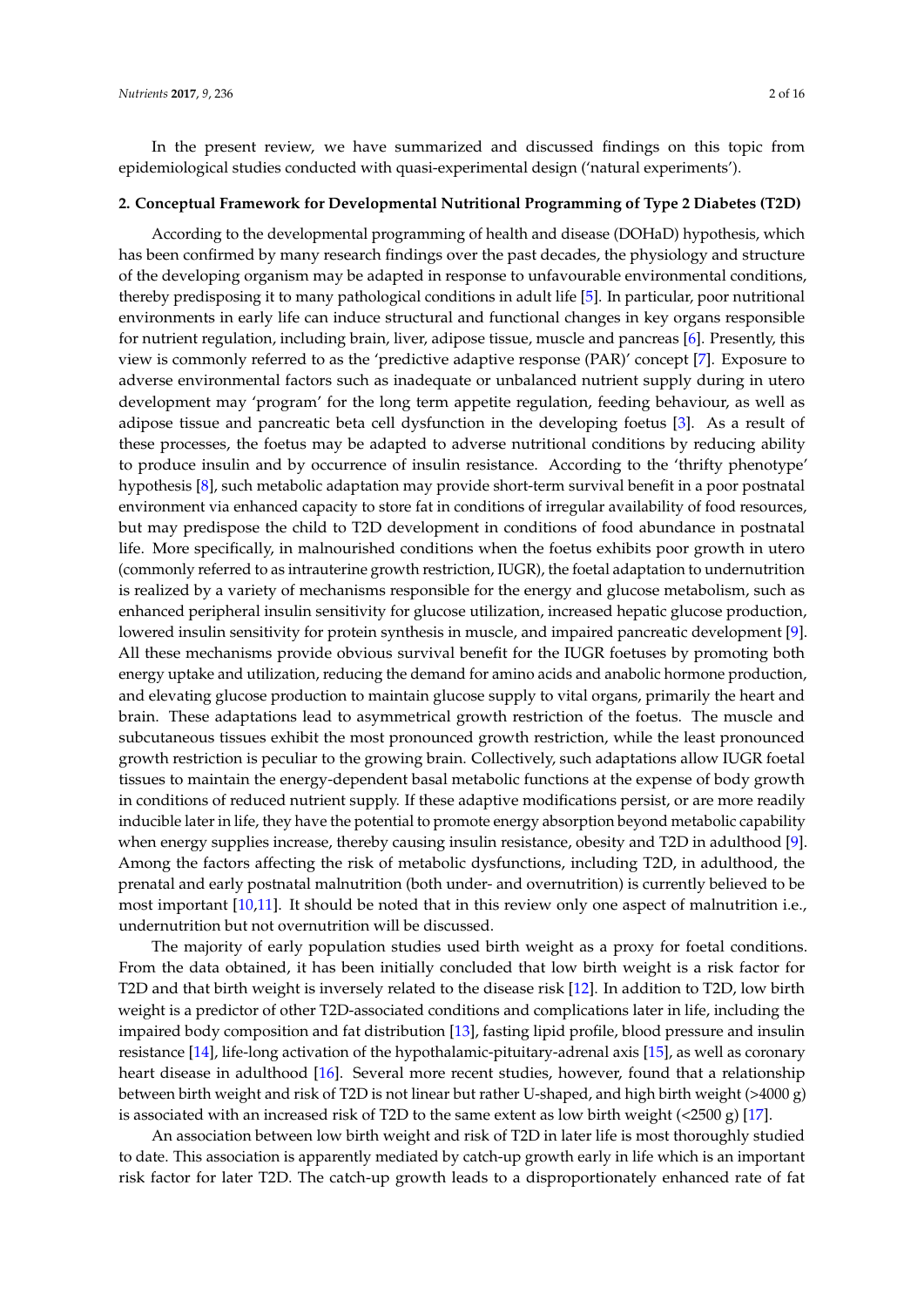gain in comparison with lean tissue gain [\[18\]](#page-11-14). Such preferential catch-up fat is partly driven by mechanisms of energy conservation operating through suppression of thermogenesis and resulting in the development of thrifty 'catch-up fat' phenotype generally characterized by insulin and leptin resistance. Abnormalities in the growth hormone/insulin-like growth factor-1 (GH/IGF-1) axis, known to play a central role in promoting human growth and development, have been repeatedly reported in children born small for gestational age (SGA) [\[19\]](#page-11-15). Such long-lasting abnormalities of IGF-1 in SGA children with catch-up growth are believed to be critically implicated in the association with metabolic disorders, including T2D, later in life.

Precise molecular mechanisms responsible for the nutritional developmental programming of T2D are not yet thoroughly characterized. In many recent studies, compelling evidence was provided that changes in epigenetic regulation of gene expression (heritable alterations in gene function without changes in the nucleotide sequence) is the most plausible mechanism for the link between unfavourable conditions in early development and adverse health outcomes in later life [\[20\]](#page-11-16). The main epigenetic mechanisms are DNA methylation and post-translational modifications of histone tails, as well as regulation by non-coding RNAs (microRNAs and long non-coding RNAs) [\[21\]](#page-11-17). Evidence for the key role of DNA methylation and other epigenetic mechanisms in mediating the risk of T2D and obesity has been repeatedly documented over the past years [\[22\]](#page-11-18). Initial evidence for the role of epigenetic regulation in obesity and T2D has been mainly provided by studies in animal models. These studies reported changes in epigenetic marks in key metabolic tissues following feeding with high-fat diet and by human investigation that demonstrated epigenetic alterations in T2D and obesity candidate genes in obese and/or diabetic persons. More recently, rapid technological advances and price reduction in epigenetic methodologies led to a rapid expansion of epigenome-wide association studies (EWAS) in human epidemiological examinations [\[22\]](#page-11-18). These studies clearly demonstrated epigenetic differences between diabetic and healthy control individuals, as well as epigenetic alterations associated with lifestyle interventions.

Within the DOHaD concept, an important point is that throughout embryonic and foetal development, intense epigenetic remodelling takes place that is necessary for the establishment of transcriptional programs responsible for cellular proliferation and differentiation. During these sensitive developmental periods, the epigenome is especially plastic and most sensitive to environmental disturbances [\[23\]](#page-11-19). Numerous research findings suggest that early-life adverse events (i.e., insufficient nutrition in utero) might be epigenetically 'imprinted' and 'remembered' decades later, thereby permanently influencing the metabolic phenotype [\[24\]](#page-11-20). There is convincing evidence that epigenetic alterations, including those triggered by early-life events and persisting through adulthood, is an important etiological factor in the development of T2D. Changes in DNA methylation and associated changes in patterns of expression of genes implicated in various aspects of glucose metabolism such as β-cell dysfunction, glucose intolerance and insulin resistance, have been shown to be critically involved in the pathogenesis of T2D [\[25\]](#page-11-21). The specific DNA methylation markers have been repeatedly identified in peripheral blood and pancreatic islets of the T2D patients (for review, see [\[26\]](#page-12-0)).

A schematic representation of hypothetical regulatory pathways responsible for developmental nutritional programming of T2D is presented in Figure [1.](#page-3-0)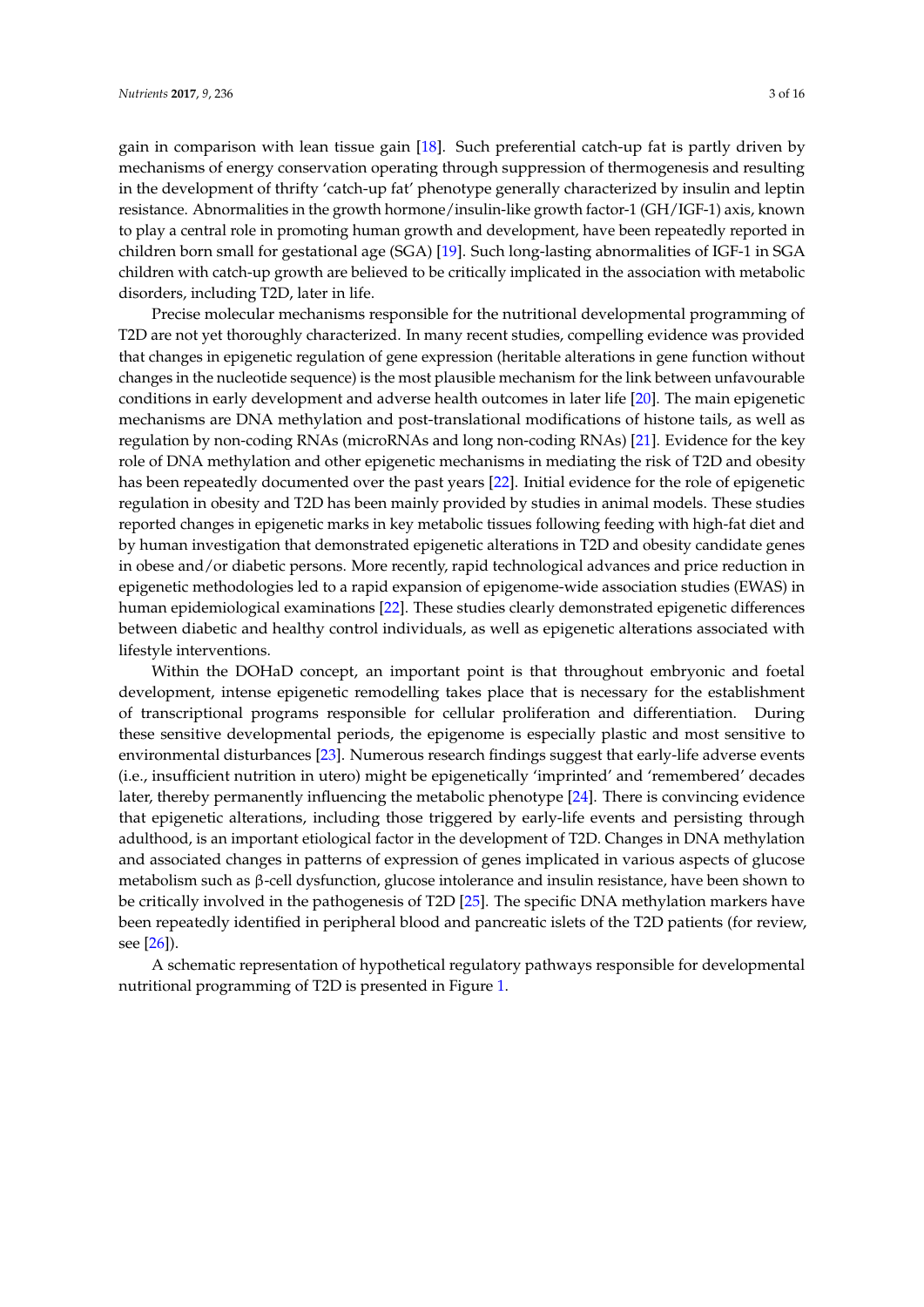<span id="page-3-0"></span>

**Figure 1.** Schematic representation of hypothetical regulatory pathways responsible for **Figure 1.** Schematic representation of hypothetical regulatory pathways responsible for developmental developmental undergramming of type 2 diabetes (T2D) through prenatal undergratition followed by co programming of type 2 diabetes (T2D) through prenatal undernutrition followed by catch-up growth in a nutrient-rich postnatal environment.

# The bulk of evidence linking intrauterine and/or early postnatal nutrient environment and **3. Evidence from Animal Models**

The bulk of evidence linking intrauterine and/or early postnatal nutrient environment and  $\sigma$  to examine the postnatal beta $\sigma$ predisposition to beta-cell failure and T2D in adulthood comes from animal models (for review, see [\[27](#page-12-1)[–29\]](#page-12-2)). Most of these studies have used rodent models of 50% maternal dietary restriction birth (30%–50%) vs. controls) and throughout throughout the early postnatal development (50%–70%) vs. control (DR) during pregnancy to examine the postnatal beta‐cell mass development in pups exposed to either normal or restricted post-natal nutritional conditions. Rodents exposed to intrauterine DR and phenotypes characterized by beta‐cell failure due to insufficient expansion of beta‐cell mass, subsequent normal or restricted post-natal nutrition exhibited diminished beta-cell mass both at birth (30%–50% vs. control) and throughout the early postnatal development (50%–70% vs. control) [\[30–](#page-12-3)[33\]](#page-12-4).  $\frac{360}{2000}$  enimals wore unable to adaptively ephanee beta cell mass in result In adulthood, these animals were unable to adaptively enhance beta-cell mass in response to rising metabolic demand and consequent insulin resistance. As a result, they developed diabetic phenotypes characterized by beta-cell failure due to insufficient expansion of beta-cell mass, impaired insulin pancreas [37]. secretion, glucose intolerance and fasting hyperglycaemia [\[34,](#page-12-5)[35\]](#page-12-6). For example, in a study using cross-fostering methodology to isolate effects of selective pre- and postnatal 50% DR [\[36,](#page-12-7)[37\]](#page-12-8), prenatal  $\begin{bmatrix} 1 & 0 & 0 & 0 \\ 0 & 0 & 0 & 0 \\ 0 & 0 & 0 & 0 \end{bmatrix}$ DR resulted in a ~50% reduction in beta-cell mass whereas postnatal DR led to decreased body weight, but both beta-cell mass and beta-cell fractional area were increased compared with control  $f_{\text{in}}$  dince indicate that nuevatel DB laugely determines end equipe cel animals. These findings indicate that prenatal DR largely determines endocrine cell development while postnatal DR primarily impacts development of the exocrine pancreas [\[37\]](#page-12-8).

employed to moch anisms responsible for impaired formation of both Currently, molecular mechanisms responsible for impaired formation of beta-cell mass in response to early-life DR have come under intensive investigation. Among them, mechanisms of epigenetic regulation of gene activity seem to play a dominant role [\[38–](#page-12-9)[40\]](#page-12-10). Inadequate nutritional environment during intrauterine development suppressed transcription of key genes regulating beta-cell development in rats [\[39\]](#page-12-11). Feeding pregnant females with a low-protein diet led to hypomethylation of genes encoding glucocorticoid receptor and peroxisome proliferator-activated receptor gamma in the offspring livers. In a rat model, maternal DR also resulted in a significant reduction in the levels of expression of genes encoding key transcription factors regulating embryonic beta-cell development such as the pancreatic and duodenal homeobox 1 (PDX-1) [\[41](#page-12-12)[,42\]](#page-12-13). Such changes on the epigenetic level were accompanied by reduced postnatal beta-cell formation and incapability to expand beta-cell mass in response to metabolic stress. Moreover, maternal DR diminished the postnatal expression of *Pdx-1* gene in pancreatic exocrine ducts which is suspected to harbor a putative pool of pancreatic beta-cell progenitor population in adult rodents [\[39\]](#page-12-11). Other factors potentially contributing to these effects are hormones that operate during foetal life, such as insulin, insulin-like growth factors, glucocorticoids, as well as some specific molecules such as taurine [\[43\]](#page-12-14).

In several studies, maternal protein restriction has been shown to program an insulin-resistant phenotype in rodents, especially in consequence of catch-up growth following intrauterine growth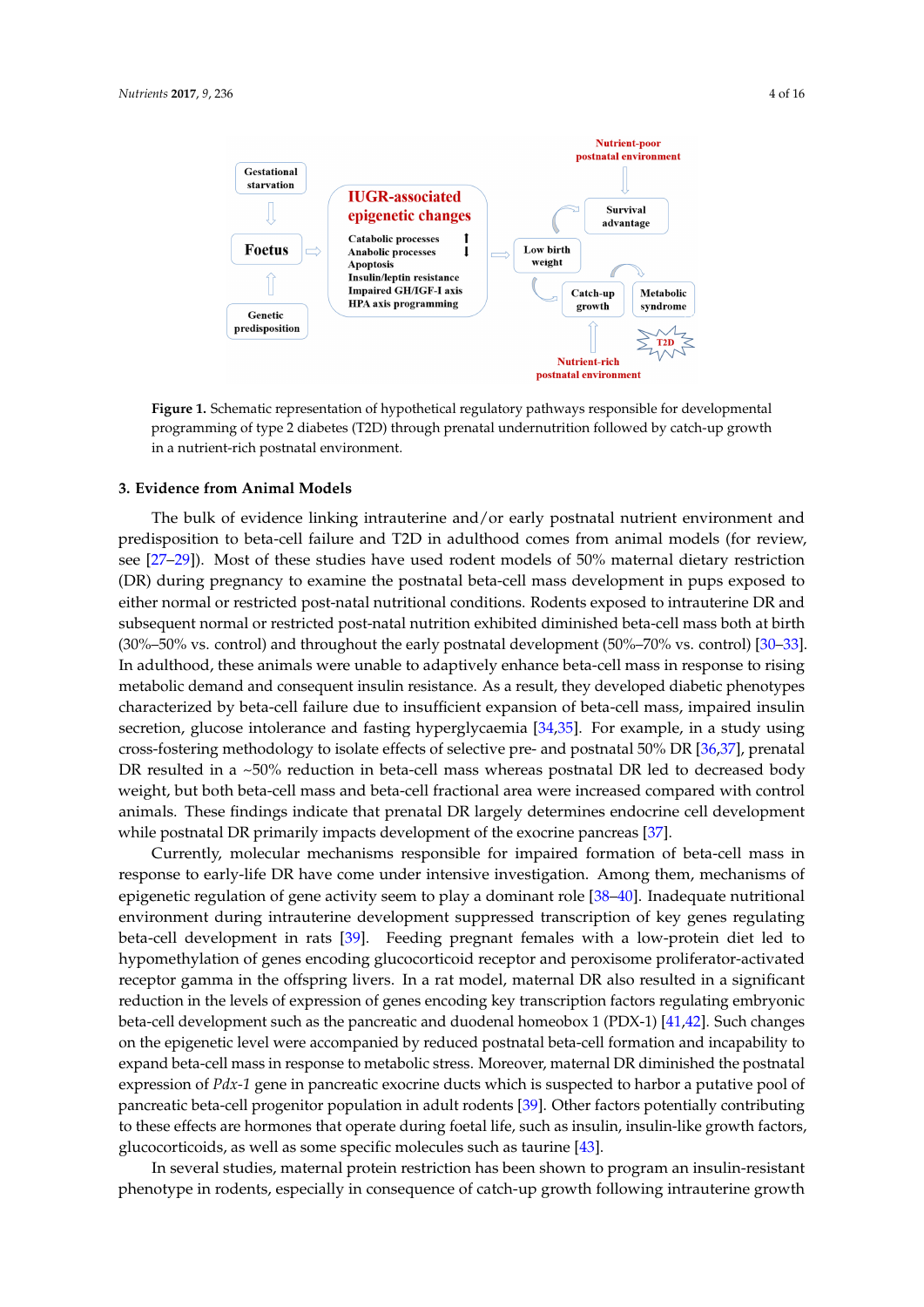restriction. Such mode of malnutrition resulted in expression of early markers of insulin resistance and metabolic disease risk, including alterations in adipocyte cell size and expression levels of several insulin-signalling proteins through post-transcriptional mechanisms [\[44\]](#page-12-15). Catch-up growth following maternal protein restriction also favoured the development of obesity in adult male rat offspring [\[45\]](#page-12-16). In a mice model, a protein restriction during foetal life followed by catch-up growth led to obesity in adult male mice [\[46\]](#page-12-17). These changes were associated with increased relative fat mass, hypercholesterolemia, hyperglycaemia and hyperleptinemia, and also with altered expression profile of several gene-encoding enzymes involved in lipid metabolism.

# **4. Quasi-Experimental Design in Studying the Developmental Origin of T2D**

The experimental research of developmental programming in human populations is not applicable, either for ethical reasons and because the long-term follow-up is required to observe life-long outcomes of early-life experiences. In this regard, an important point is that observational studies in appropriate populations may be realized. The consistent evidence linking the early-life conditions with adult health status has been accumulated from studies conducted with a quasi-experimental design ('natural experiments'), defined as "naturally occurring circumstances in which subsets of the population have different levels of exposure to a supposed causal factor, in a situation resembling an actual experiment where human subjects would be randomly allocated to groups" [\[47\]](#page-13-0). Both natural and man-made disasters such as famine obviously provide a lot of advantages to their use in quasi-experimental studies. In the sections below, empirical findings from such a line of research across countries are reviewed.

# *4.1. Dutch Famine of 1944–1945*

The long-term health consequences of the Dutch famine ('Hunger Winter') are the most comprehensively studied up to now. This famine, caused by the Nazi food embargo, affected the western Netherlands from November 1944 to May 1945. Many features of the Dutch famine can be used in a quasi-experimental design. It was a severe famine, distinctly defined in time and place and occurred in a society with a well-developed structure of administrative control. Therefore, exposure to this famine may be accurately defined by region and date of birth in relation to distribution of the food rations and the level of calories consumed. Such circumstances of the Hunger Winter famine provide the opportunity to thoroughly examine the link between inadequate maternal nutrition during particular trimesters of pregnancy and the offspring's adult health status. While a normal daily ration is 2000 kcal and 2500 kcal for women and men, respectively, the average daily rations during the famine were less than 700 kcal [\[48\]](#page-13-1). The population that suffered from severe food shortage throughout the famine was generally well fed before and after this period. These features of the Dutch famine provide the researchers with a near-ideal quasi-experimental research design to examine how maternal malnutrition throughout the critical early-life time windows can affect the life-course offspring health status. The prenatal exposure to the Dutch famine has been repeatedly shown to be related to the impaired metabolic phenotypes such as elevated levels of plasma lipids and body mass index (BMI), as well as enhanced risks of obesity and cardiovascular disease (CVD) later in life (for reviews, see refs. [\[48–](#page-13-1)[50\]](#page-13-2)). Most of these associations have been critically dependent on the timing of exposure. In the majority of the studies, early gestation was found to be the most vulnerable period [\[48–](#page-13-1)[51\]](#page-13-3). Childhood and puberty are other sensitive periods with high potential to trigger programming effects. The link between exposure to the Dutch famine between age 0 and 21 years and T2D in adulthood was clearly evident, e.g., from the study by van Abeelen et al. [\[52\]](#page-13-4). This relationship was found to be dose-dependent: in those women who self-reported moderate famine exposure during their childhood and young adulthood, the age-adjusted hazard ratio for T2D was 1.36, and in those who reported severe famine exposure, the hazard ratio was 1.64 compared to unexposed women. The exposure to severe malnutrition during the Dutch famine at ages 11−14 was found to be considerably associated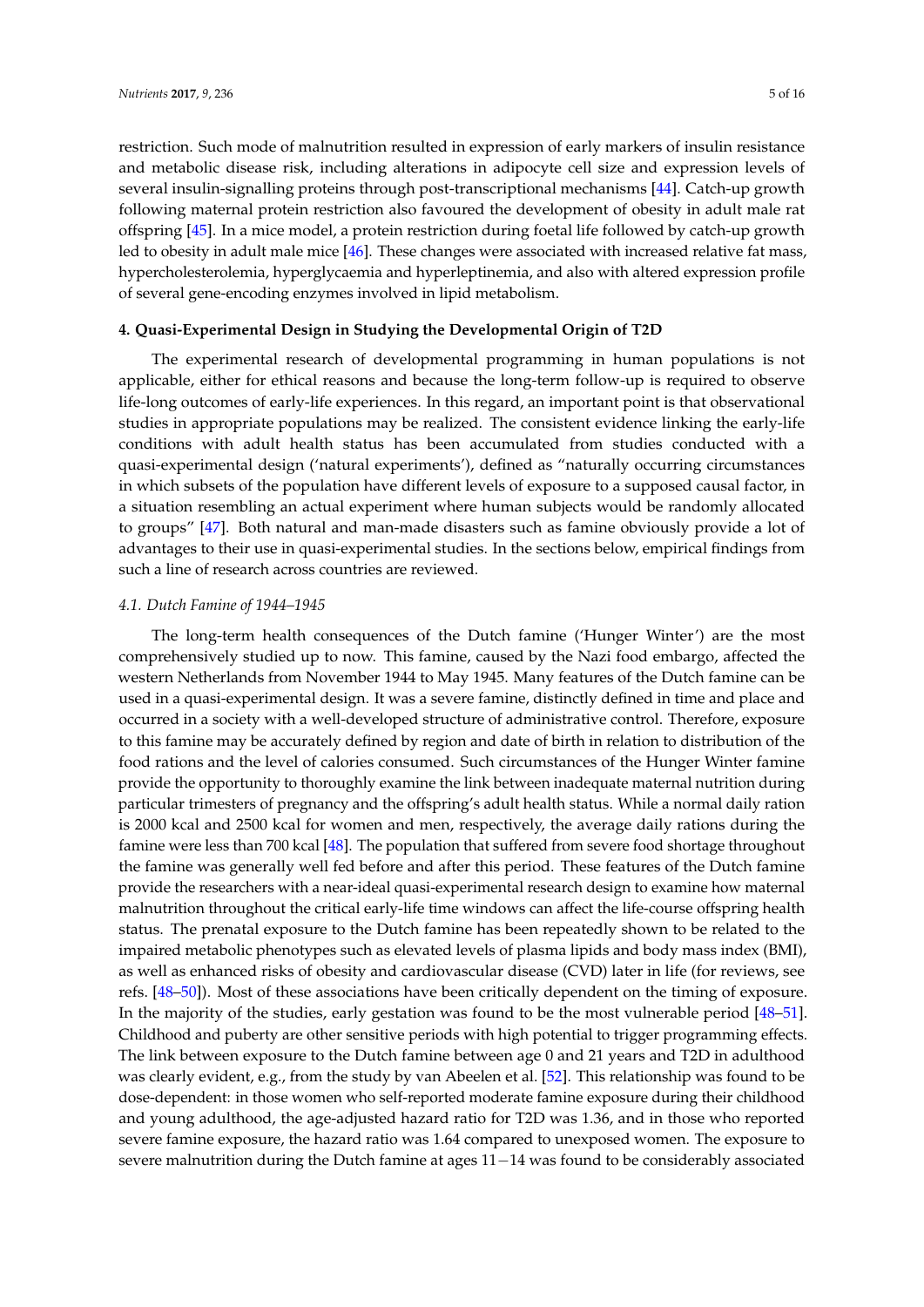with enhanced probability of developing T2D and/or peripheral arterial diseases at ages 60−76 in women, but not in men [\[53\]](#page-13-5).

In the Dutch famine study, compelling evidence has been obtained that exposure to famine during prenatal development may result in persistent epigenetic changes. Although no relationship between the prenatal exposure to the Dutch famine and overall global DNA methylation in adulthood was observed [\[54\]](#page-13-6), levels of methylation of particular genes were clearly associated with prenatal famine exposure. The methylation levels of the imprinted gene encoding an insulin-like growth factor 2 (IGF2), known to play a crucial role in human growth and development, have been estimated by Heijmans et al. [\[51\]](#page-13-3). This gene was selected for analysis because its methylation marks are stable up to adult age, making *IGF2* gene a good candidate for such a study. In this research, those subjects exposed to the Dutch famine during their early gestation period had much lower *IGF2* methylation levels compared to control unexposed individuals six decades after the hunger exposure. Subsequently, this observation has been extended by examination of a set of 15 additional candidate loci responsible for development of metabolic and cardiovascular phenotypes [\[55\]](#page-13-7). Levels of methylation of six of these loci (*GNASAS*, *IL10*, *LEP*, *ABCA1*, *INSIGF* and *MEG3*) have been found to be associated with prenatal exposure to famine.

## *4.2. Famines in 20th-Century Austria*

Findings from the Dutch Hunger Winter Study on the developmental origin of T2D were also confirmed in populations of other countries such as Austria, which has been subjected to three massive famine episodes during the 20th century. These famines occurred in 1918–19 during the collapse of the Austro-Hungarian Empire; in 1938, following the economic crisis, harvest failure, and food embargo from Nazi Germany; and in 1946–1947 in the period following the Second World War. Based on the data set including 325,000 Austrian diabetic patients, Thurner et al. [\[56\]](#page-13-8) observed an excess risk of T2D in those persons who were born during or immediately after the periods of these famine episodes. For instance, up to 40% higher chances of having T2D in those individuals who were born in 1919–1921 compared to those who were born in 1918 or 1922, have been revealed in different Austrian regions. Noteworthy, the excess risk of T2D was practically absent in those Austrian provinces that were less affected by hunger. Furthermore, T2D rates have been correlated with the economic wealth of particular regions. The authors concluded that the revealed peaks of T2D in subjects born during and after the periods of severe starvation obviously demonstrate importance of environmental determinants in the period from conception to early childhood, in addition to genetic predisposition and shared life-course factors. These determinants clearly include nutritional triggers, although contribution of other triggering factors such as the famine-related stress and infectious factors, including rodent-borne viral infections, cannot be excluded [\[57\]](#page-13-9). The data obtained from this research, however, collectively favoured the hunger hypothesis as the leading explanation for the effects observed [\[56,](#page-13-8)[58\]](#page-13-10).

#### *4.3. Ukrainian Famine of 1932–1933*

The association between prenatal exposure to the famine and adult risk of T2D has been recently examined in large birth cohorts (total *n* = 43,150) born before, during and after the Great Ukrainian Famine of 1932–1933 ('Holodomor') [\[59\]](#page-13-11). This famine was caused by the Soviet Union government's forced agriculture collectivization throughout the early 1930s and led to the deaths from starvation of several million people with a ten-fold increase of mortality rate in April−July 1933 compared to the pre- and post-famine times. The cohorts born during the famine can be well defined with respect to the timing of the famine exposure in relation to the stage of pregnancy and the severity of the famine around the birth date. The odds ratios (ORs) for developing T2D were 1.47 in those individuals born in the first half of 1934 in regions affected by extreme famine, 1.26 in those born in regions with severe famine, and there was no increase  $(OR = 1.0)$  in those born in regions with no famine, compared to the births in other examined time periods. The associations observed between T2D and famine exposure around the time of birth have been found to be similar in men and women. The data obtained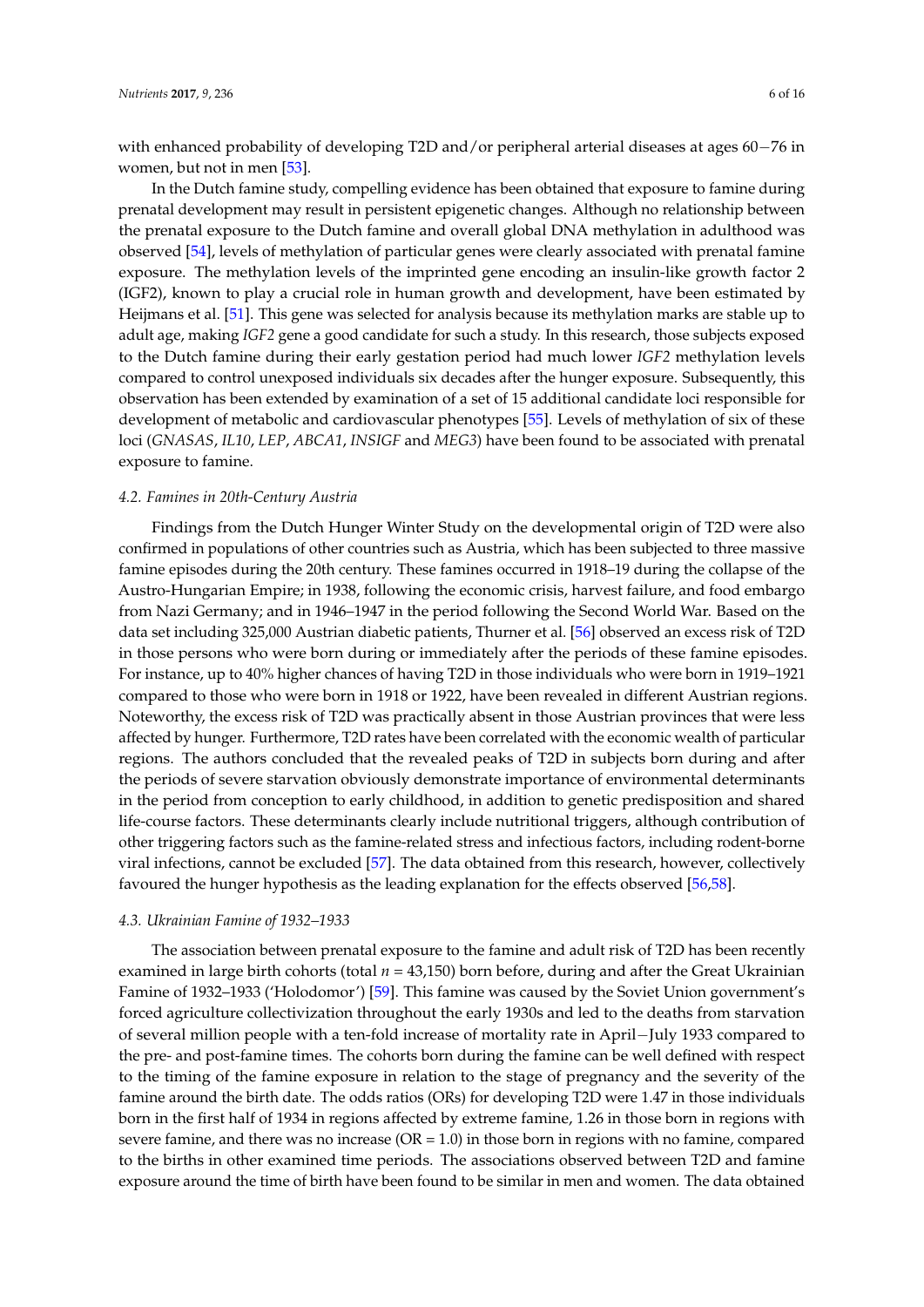showed a dose-response relationship between the famine severity during the prenatal development and the risk of T2D later in life, and assumed that early gestational stage is a critical time window for modulating the prenatal environment to affect the adult T2D risk.

### *4.4. Leningrad Siege of 1941–1944*

The Nazi Siege of the Russian city of Leningrad (the modern-day St. Petersburg) in 1941–1944 resulted in extreme hunger and death of about a million city residents. The siege-induced starvation caused an average fall in birth weight of 500–600 g [\[60\]](#page-13-12). Follow-up of 549 subjects born in Leningrad before or during the siege, however, demonstrated no effect of intrauterine undernutrition during the siege on dyslipidaemia, glucose intolerance, hypertension and the risk of CVD in adulthood [\[61,](#page-13-13)[62\]](#page-13-14). Starvation-exposed individuals demonstrated only evidence for endothelial dysfunction and for a stronger influence of obesity on blood pressure. These results seem to contradict the thrifty phenotype concept since in utero undernutrition was not related to glucose intolerance in adult persons, although prenatal malnutrition influenced their blood pressure and differ from those obtained in the Dutch Hunger Winter study. One possible explanation for such a contradiction suggested by some authors in discussing these data is that the Leningrad siege research was complicated by the fact that malnutrition extended into the postnatal period. Thus, the conflict between prenatal and postnatal environments did not occur [\[63\]](#page-13-15). Indeed, in the Netherlands, the food supplies become fully adequate after the war ended, while those babies who were born throughout the Leningrad siege remained malnourished during all their childhood, since this famine lasted for years rather than months and nutrition was poor in subsequent years as well. The association between starvation during the Leningrad siege in early life and the risk of T2D development in adulthood was, however, observed in several more recent studies. Both the increasing incidence and decreasing age of onset of T2D without obesity have been found in women exposed to starvation throughout the Siege of Leningrad during their childhood [\[64\]](#page-13-16). This cohort was characterized by higher incidence of conditions associated with metabolic dysregulation such as severe arterial hypertension, and also atherosclerosis of coronary, brain and carotid arteries [\[65\]](#page-13-17). Similar health problems were also demonstrated in cohorts exposed to starvation during the Leningrad Siege in their childhood and puberty. Women who were 6−8 years old and men who were 9−15 years old throughout the peak of the famine demonstrated higher systolic blood pressure in their adulthood as compared with unexposed individuals who were born during the same period. Moreover, men exposed to hunger at age 6−8 and 9−15 were characterized by increased mortality from ischaemic heart disease and cerebrovascular disease, respectively [\[66\]](#page-13-18).

#### *4.5. Chinese Famine of 1959–1961*

The long-term health consequences of the Chinese Famine of 1959–1961 ('Great Leap Forward Famine') are extensively studied now. This massive famine occurred in China in the late 1950s following the disastrous social agricultural reform commonly referred to as 'Great Leap Forward.' Over the years of the famine, 25 to 30 million more deaths and 30 to 35 million fewer births were registered in China than would have been expected under normal conditions [\[67\]](#page-13-19). In recent years, the Great Leap Forward Famine is the most actively studied famine episode across the globe. It should be noted, however, that one methodological limitation of the Chinese Famine study is that famine exposure data are not available by month; therefore, the periods of the famine exposure cannot be as precisely defined as in the Dutch famine study or in the Ukrainian study.

In most of the studies of long-term impacts of the Chinese Famine, the evidence was obtained that T2D as well as associated metabolic abnormalities were more common among adult Chinese residents born during the famine than among control individuals born after the famine (for a systematic review, see [\[68\]](#page-13-20)). More specifically, in areas which were severely affected by famine, those subjects who were exposed to famine prenatally had a 3.9-fold enhanced risk of hyperglycaemia in comparison with non-exposed individuals; this difference was not seen in less severely affected regions. Remarkably, the hyperglycaemia risk was 7.6-fold higher in those prenatally exposed subjects who followed an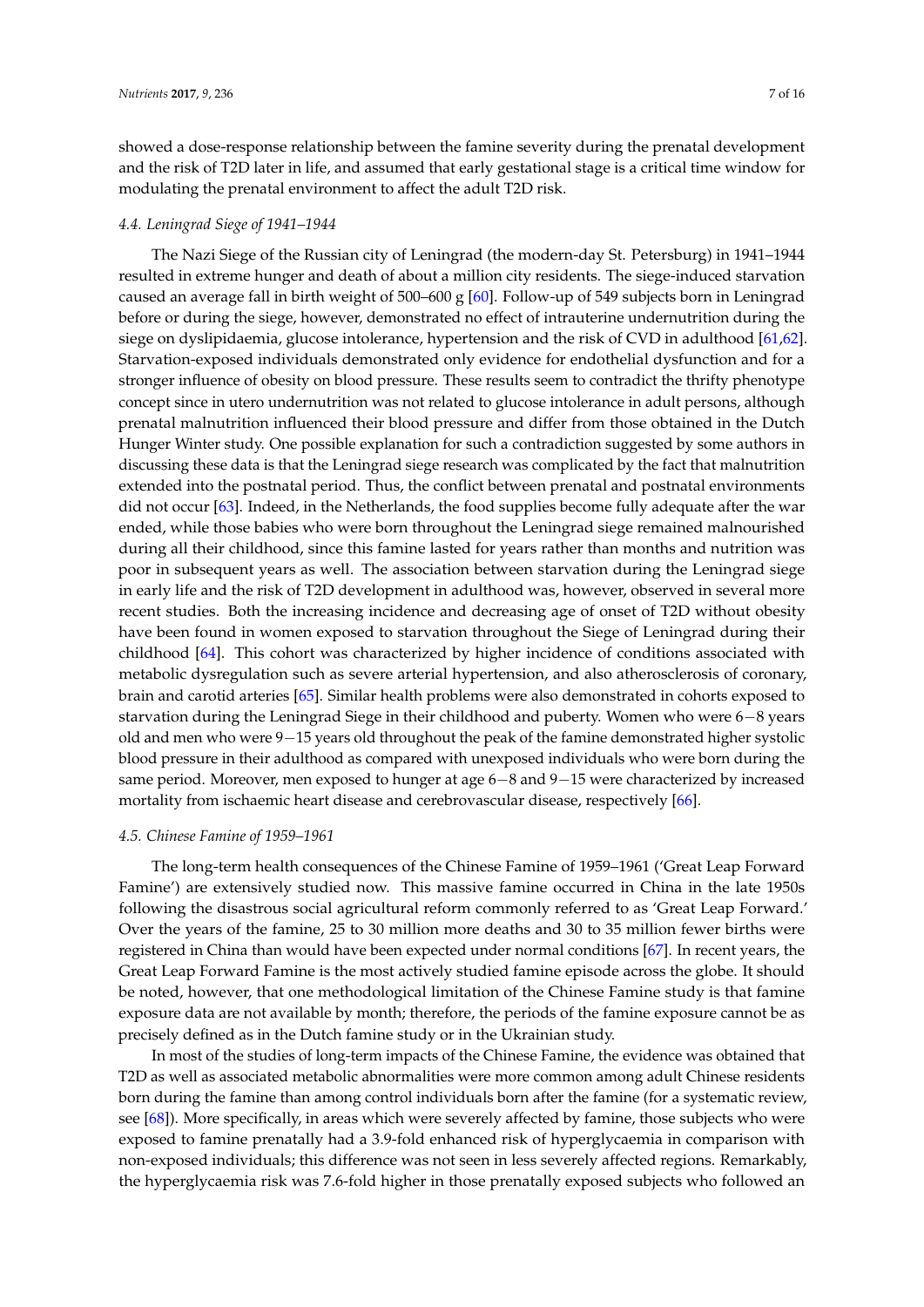affluent/Western dietary pattern and 6.2-fold higher in those who had a higher economic status in later life compared to non-exposed controls [\[69\]](#page-14-0). In a more recent study by Wang et al. [\[70\]](#page-14-1), both prenatal and childhood exposures to famine were shown to result in higher risk of being diagnosed with T2D in adulthood (1.5-times and 1.8-times, respectively), compared with non-exposed subjects. Individuals residing in Chinese regions with high economic status had a greater T2D risk (OR = 1.46). Interestingly, the timing of association between the famine exposure in early life and adult T2D was gender-specific: an elevated risk of T2D development was evident in the foetal-exposed men  $(OR = 1.64)$  and childhood-exposed women  $(OR = 2.81)$ . These findings were further confirmed in subsequent research by the same authors, where a significant association between the famine severity in the areas of exposure and the risk of T2D was found [\[71\]](#page-14-2). Those subjects who were exposed to severe famine during the foetal and childhood periods had substantially higher odds estimates (1.90 and 1.44, respectively). A significant interaction between the level of famine severity in the areas of exposure throughout the prenatal and childhood periods and the risk of T2D in adulthood has been observed. In another Chinese population, 1.44-fold higher risk of T2D development in the middle-childhood-exposed group, and 1.5-fold higher risks of hyperglycaemia in both the middle- and late-childhood-exposed groups were demonstrated compared to the unexposed group [\[72\]](#page-14-3). Remarkably, those individuals who experienced more severe famine in childhood had a 38% higher risk of T2D development than those exposed to less severe famine. The revealed association was, however, sex-specific and has been found in women, but not in men. Similar associations have been observed for the hyperglycaemia risk as well.

In a recent study conducted in Suihua, China, the evidence was obtained that programming effects can be manifested not only in those prenatally exposed to famine population (F1 generation), but also in the F2 progeny [\[73\]](#page-14-4). In this research, prenatal exposure to the Chinese Famine has been linked to a 1.75-fold enhanced risk of T2D and 1.93-fold enhanced risk of hyperglycaemia in F1 adult offspring in comparison with unexposed individuals. Furthermore, F2 offspring of exposed ancestors had a 2.02-fold elevated risk of adult hyperglycaemia compared to the offspring of non-exposed ancestors. These findings suggest that famine-induced effects can be transmitted via the germ line across generations and translated into increased T2D susceptibility in the descendants of the famine-exposed individuals.

## *4.6. Nigerian Famine of 1967–1970*

The Nigerian Famine (commonly referred to as 'Biafran Famine') occurred during the Nigerian Civil War from 1967–1970. Of the one to three million Nigerians that died during this civil war, only a relatively small fraction (about 10%) had lost their lives from military action as such; the majority died from war-associated starvation [\[74\]](#page-14-5). The risks of glucose intolerance, hypertension and being overweight 40 years after prenatal exposure to the Biafran Famine have been assessed in the Hult et al. study [\[75\]](#page-14-6). The studied cohorts (total *n* = 1339) included those adults born before (1965−1967), during (1968−1970), or after (1971−1973) the years of famine. The exposure to famine during both foetal and infant periods has been found to be associated with significantly increased systolic and diastolic blood pressure, higher levels of p-glucose and waist circumference, as well as with substantially elevated risks of systolic hypertension ( $OR = 2.87$ ), impaired glucose regulation ( $OR = 1.65$ ) and overweight  $(OR = 1.41)$  in adulthood compared with persons who were born after the famine. As in the case of the Chinese Famine study, the lack of birth weight data and the resulting impossibility to separate effects of prenatal and infant famine exposure is the main methodological weakness of Biafran Famine research.

#### *4.7. Holocaust (1939*−*1945)*

The Holocaust was a genocide in which Nazi Germany and its collaborators killed about six million Jews. It was obviously associated with severe starvation and stress in affected populations. The long-term health outcomes of exposure to the Holocaust in the period from preconception to early infancy were determined in recent studies conducted in Israel. The pilot study involved 70 European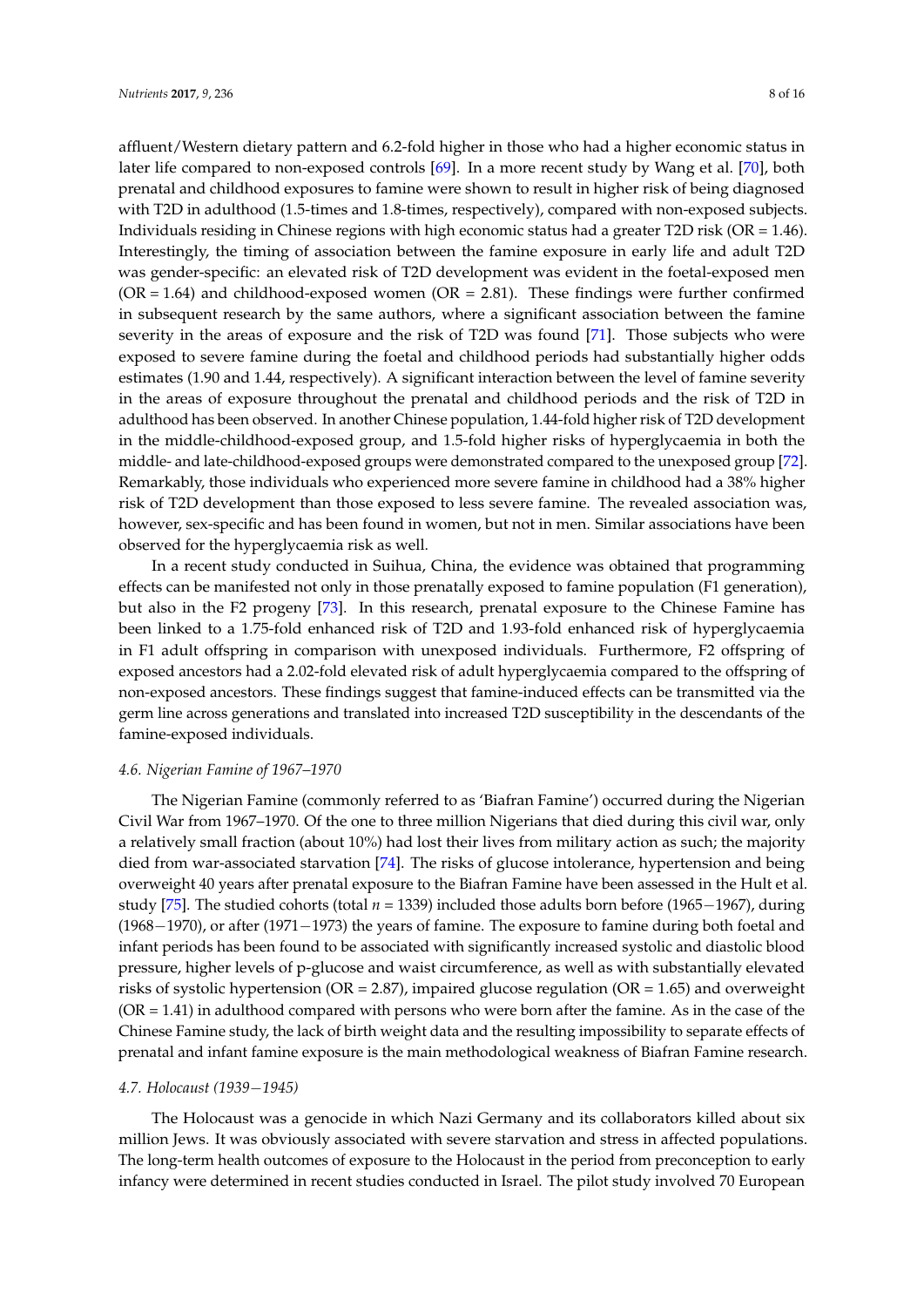Jews born in countries under Nazi rule during the period 1940−1945 (exposed group) and 230 ageand sex-matched Israeli-born individuals (non-exposed group) who self-reported the presence of chronic diseases [\[76\]](#page-14-7). The exposed individuals have been shown to be at a higher risk of adult metabolic disturbances, including enhanced BMI, as well as 1.46-fold increased risk of hypertension, 1.58-fold increased risk for dyslipidaemia, and 1.89-fold increased risk of T2D compared to the Holocaust-unexposed group. The associations observed were further confirmed on larger groups of participants (exposed group,  $n = 653$ ; non-exposed group,  $n = 433$ ) [\[77\]](#page-14-8). The higher risks of hypertension (OR = 1.52), T2D (OR = 1.60), metabolic syndrome (OR = 2.14) and vascular disease  $(OR = 1.99)$  were found in exposed individuals.

In general, findings from quasi-experimental studies suggest that exposure to famine in early life may result in serious metabolic disturbances in later life including high risk of development of T2D and associated conditions. The main findings from these studies are summarized in Table [1.](#page-8-0)

| Country                                   | <b>Cause of Starvation</b>                                | Period                         | Adult consequence                                                                                                                                                                                    | Ref.                                                          |
|-------------------------------------------|-----------------------------------------------------------|--------------------------------|------------------------------------------------------------------------------------------------------------------------------------------------------------------------------------------------------|---------------------------------------------------------------|
| Netherlands<br>('Dutch Hunger<br>Winter') | Nazi food embargo                                         | 1944-1945                      | Impaired glucose regulation<br>Atherogenic lipid profiles<br>Obesity, CVD<br>T <sub>2</sub> D<br>Lower IGF2 methylation<br>Changed methylation of ABCA1, GNASAS,<br>IL10, LEP, INSIGF and MEG3 genes | $[78]$<br>$[79 - 81]$<br>[49, 81]<br>[49]<br>$[51]$<br>$[55]$ |
| Austria                                   | Empire's collapse<br>Nazi food embargo<br>Post-war period | 1918-1919<br>1938<br>1946-1947 | High risk of T2D                                                                                                                                                                                     | [56]                                                          |
| Ukraine<br>('Holodomor')                  | Agriculture<br>collectivization                           | 1932-1933                      | High risk of T2D                                                                                                                                                                                     | [59]                                                          |
| Russia                                    | Leningrad Siege                                           | 1941-1944                      | Endothelial dysfunction, stronger influence of<br>obesity on blood pressure<br>Increasing incidence of T2D<br>Atherosclerosis, arterial hypertension                                                 | [61, 62]<br>[64]<br>[65, 66]                                  |
| China<br>('Great Leap<br>Forward Famine') | Disastrous social<br>agricultural reform                  | 1959-1961                      | Hyperglycemia<br>High risk of T2D                                                                                                                                                                    | [69, 73]<br>$[70 - 73]$                                       |
| Nigeria<br>('Biafran Famine')             | Civil war                                                 | 1967-1970                      | Increased blood pressure, higher levels of<br>p-glucose, increased waist circumference,<br>overweight, high risks of impaired glucose<br>regulation and systolic hypertension                        | $[75]$                                                        |
| Europe<br>('Holocaust')                   | Nazi genocide                                             | 1939-1945                      | Enhanced BMI, hypertension, dyslipidemia,<br>high risk of T2D and CVD                                                                                                                                | [76, 77]                                                      |
| Spain                                     | Seasonal malnutrition                                     | 1935-1954                      | High systolic blood pressure                                                                                                                                                                         | [82]                                                          |
| United Kingdom                            | Seasonal malnutrition                                     | 1920-1930                      | Obesity                                                                                                                                                                                              | [83]                                                          |
| Canada                                    | Seasonal malnutrition                                     | 1943-1995                      | Obesity                                                                                                                                                                                              | [84]                                                          |
| United Kingdom                            | Seasonal malnutrition                                     | 1924-1943                      | Dyslipidaemia, insulin resistance and CVD                                                                                                                                                            | [85]                                                          |
| <b>USA</b>                                | Seasonal malnutrition                                     | 1968-1995                      | High risk of T2D                                                                                                                                                                                     | [86]                                                          |
| Netherlands                               | Seasonal malnutrition                                     | 1920-1948                      | High risk of T2D                                                                                                                                                                                     | [87]                                                          |
| Ukraine                                   | Seasonal malnutrition                                     | 1930-1938                      | High risk of T2D                                                                                                                                                                                     | [88]                                                          |

<span id="page-8-0"></span>**Table 1.** Summary of main findings from research on long-term metabolic health consequences of early-life undernutrition exposure

# **5. Seasonality of Birth**

Season of birth also can be used in quasi-experimental design to examine associations between early-life exposures, including nutritional ones, and later-life health outcomes. In this regard, month of birth presents a good instrument which may help to examine later-life outcomes of early-life exposures independently of life-course factors. This is true since decades ago there were strong seasonal variations in nutrition, especially in developing countries. Availability of cereals, vegetables, fruits and animal proteins varied significantly according to the season. Such differences in the supply of high-quality food might potentially affect the foetal and neonatal development depending on the month of gestation [\[89\]](#page-14-19). Other potentially confounding factors for early-life disease programming,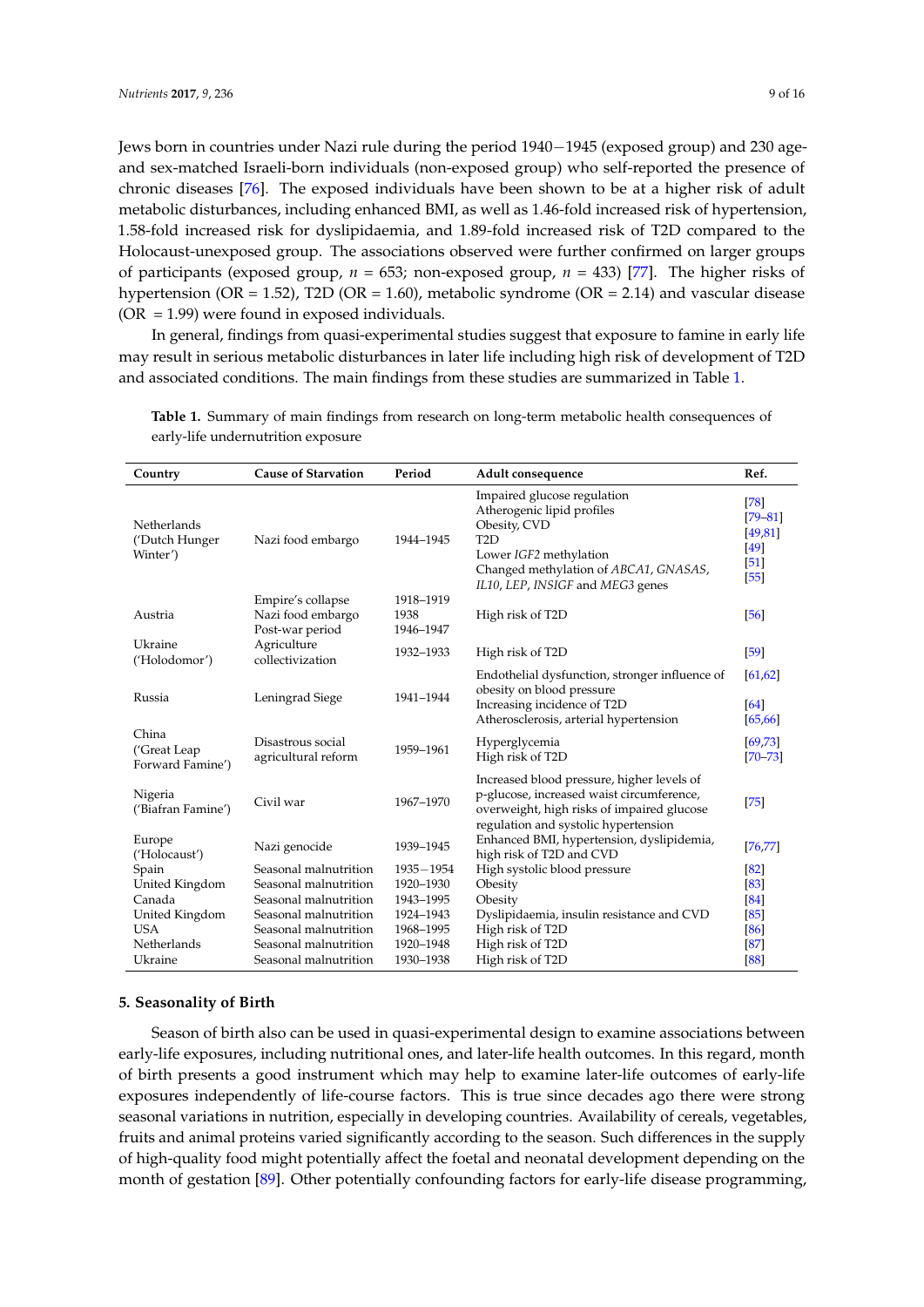including temperature [\[90\]](#page-15-0), infections [\[91\]](#page-15-1), sunlight/photoperiod and, correspondingly, production of melatonin and vitamin D [\[92\]](#page-15-2), as well as maternal lifestyle factors such as physical activity [\[93\]](#page-15-3) and alcohol intake [\[94\]](#page-15-4), also tend to vary seasonally.

Seasonal conditions around the period of birth were demonstrated to significantly determine birth weight: lower birth weights were observed in the winter-born newborns and higher birth weights in summer-born newborns in the high- and low-latitude areas, while the summer birth was associated with relatively lower birth weight in the mid-latitude areas [\[95\]](#page-15-5). Seasonality of birth has been demonstrated for many aspects of metabolic syndrome, including high systolic blood pressure [\[82\]](#page-14-12), obesity [\[83](#page-14-13)[,84\]](#page-14-14) and also dyslipidaemia, insulin resistance and CVD [\[85\]](#page-14-15). The seasonal pattern of birth for childhood autoimmune (type 1) diabetic patients was reported repeatedly (see, e.g., [\[96\]](#page-15-6)), while the seasonality of birth for T2D adult persons was observed only in a few studies. Seasonal patterns of birth were reported, e.g., in small-sample studies conducted in 155 adolescent African-Americans [\[86\]](#page-14-16) and in 282 T2D patients in the Netherlands [\[87\]](#page-14-17).

By now, the most obvious evidence for the seasonality of birth in T2D patients is provided in research conducted in a Ukrainian population [\[88\]](#page-14-18). In this study, those persons who were born in April−May had increased risk ofT2D development. In the climatic conditions characteristic of the Ukraine, these subjects ordinarily experienced their foetal life in the nutritionally marginal period from late autumn to early spring and passed the first neonatal months during the relatively plentiful season. In contrast, a decreased risk of T2D was observed in those born in November–December. In these individuals, prenatal development in a nutritionally abundant season would have been followed by early infancy in the season of relative scarcity (winter−spring). The first scenario is apparently more high-risk for developing T2D than the second one. These results are highly consistent with the thrifty phenotype hypothesis [\[8\]](#page-11-4). Interestingly, the seasonal pattern of birth was found to be very similar in type 1 and type 2 diabetic patients, suggesting shared early-life etiological causation for both disorders [\[97\]](#page-15-7). In more recent research by Jensen et al. [\[98\]](#page-15-8), no evidence for seasonality of birth in Danish patients with T2D was found. The authors assumed that difference in effects obtained in Denmark and the Ukraine may be explained by standards of living or by differences in latitude between the countries. Indeed, as the seasonal variations in both weather and nutrition were much more pronounced in the Ukraine than in Denmark throughout the study periods, and since the Ukraine belonged to low-income countries for much of that time, its residents experienced more pronounced seasonal extremes than those experienced by people in a more prosperous country like Denmark.

In discussing the mechanistic basis for seasonal programming of adult-life diseases, one possible explanation is that seasonal factors operating around the time of birth may trigger persistent epigenetic changes that have adaptive significance in postnatal development but can predispose to chronic disorders, including the metabolic ones, at the late stages of life. The evidence for the link between season of birth and long-term changes in DNA methylation has been recently obtained in the epigenome-wide association study (EWAS) by Lockett et al. [\[99\]](#page-15-9), where methylation at 92 CpG dinucleotides was significantly associated with season of birth. The networks related to the cell cycle, development and apoptosis have been found to be enriched among these differentially methylated CpG sites. Interestingly, the season-associated methylation patterns have been mainly absent in newborns, suggesting they arise postnatally. Although these findings were not confirmed in a more recent study by Dugué et al. [\[100\]](#page-15-10), they, however, suggest that changes in DNA methylation might mechanistically underlie the season-of-birth effects on the risk of later-life disease.

# **6. Conclusions and Future Perspectives**

A trend to a dramatic enhancing incidence of type 2 diabetes (T2D) has become a serious problem across the globe over the past years. Metabolic syndrome and associated risk factors including dyslipidaemia, high blood pressure, impaired glucose metabolism and T2D, are among the main causes of death in both developed and developing countries. It is widely believed that risk of T2D is mostly dependent on genetic and lifestyle factors. However, while genetic factors undoubtedly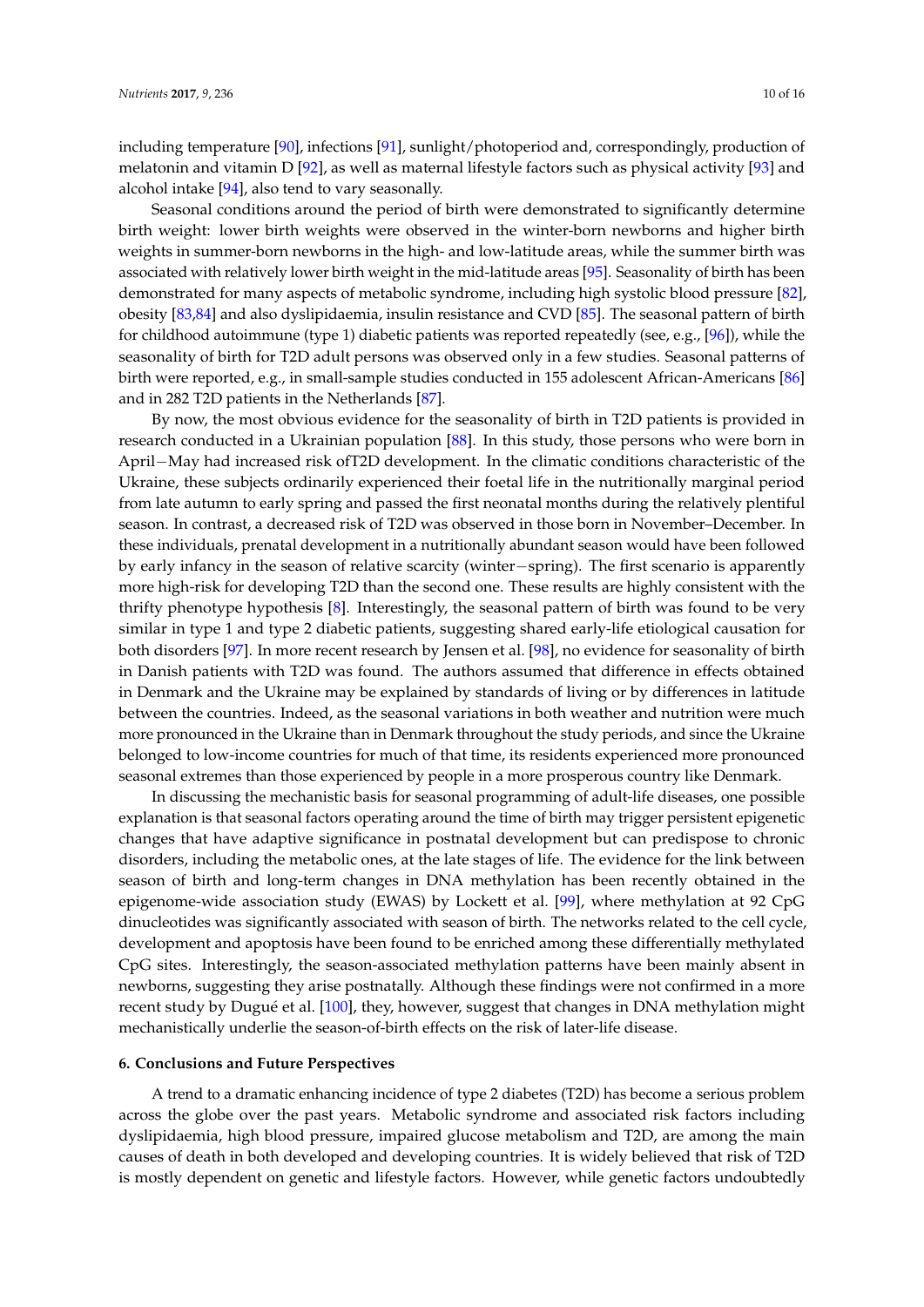contribute to an individual susceptibility to development of obesity and T2D, the identified genetic variants can explain only part of the variation [\[22](#page-11-18)[,101\]](#page-15-11). Recent research has demonstrated that exposure to unfavourable environmental stimuli early in life is another important determinant of the risk of T2D and associated conditions during adulthood. Findings from several of these studies suggest that epigenetic regulation can be largely contributed to development of these pathological states. Since epigenetic marks may persist long term, epigenetic modifications triggered by environmental cues throughout early sensitive stages may lead to lasting effects on the metabolic functioning, thereby affecting the risk of metabolic disorders, including T2D, later in life [\[102\]](#page-15-12). Prenatal and early postnatal nutrition is likely the most important factor affecting the adult risk of T2D. For instance, in studying the long-term health consequences of prenatal exposure to the Dutch famine, a link between poor nutritional intake in utero and impaired glucose regulation, atherogenic lipid profiles and obesity later in life, all known to be risk factors for development of T2D, has been demonstrated [\[99](#page-15-9)[–102\]](#page-15-12). Therefore, it is not surprising that cohorts exposed to starvation in early life are at higher risk of T2D development. In a very recent meta-analysis of 11 published articles, a strong association between exposure to famine in early life and increased risk of T2D in adulthood has been observed (the pooled relative risk (RR) = 1.38, 95% CI 1.17−1.63) [\[103\]](#page-15-13). RRs for T2D development were 1.36 (95% CI 1.12−1.65) for cohorts exposed prenatally or during the early postnatal period and 1.40 (95% CI 0.98−1.99) for those cohorts who were exposed in their childhood compared to the unexposed cohorts.

In offspring born to mothers experiencing famine during pregnancy, differential methylation of genes, including those associated with pathogenesis of T2D, has been observed [\[51,](#page-13-3)[55\]](#page-13-7), indicating the importance of epigenetic processes in mediating early-life starvation exposure to the risk of later-life disease. Data from reviewed studies suggest that a focus on very early periods of gestation, and perhaps even on the periconceptional period, should constitute the next frontier for prevention of T2D over the human life course [\[104\]](#page-15-14). Some studies have indicated that epigenetic effects contributing to development of T2D could be transmitted across several generations. In research conducted in the Överkalix, an isolated community in northern Sweden, the possibility of transgenerational effects on T2D mortality was observed. The transgenerational consequences of the ancestors' nutrition throughout their slow growth period (SGP, aged 9 to 12 years), the period of higher susceptibility of organism to environmental influences, were investigated in cohorts born in this region in 1890, 1905 and 1920 [\[105,](#page-15-15)[106\]](#page-15-16). In case of limited food availability in the father's SGP, then the descendant cardiovascular mortality was low, while the overeating of paternal grandfathers led to a four-fold increase in diabetes mortality in the offspring [\[105,](#page-15-15)[106\]](#page-15-16). Such transgenerational effects were shown to be gender-specific: the paternal grandmother's nutrient supply affected granddaughters' mortality risk, while the paternal grandfather's nutrient supply was shown to be associated with the mortality risk in grandsons [\[106\]](#page-15-16). Since epigenetic alterations unlike genetic mutations are potentially reversible [\[107\]](#page-15-17), pharmacological modification of epigenetic marks contributing to T2D development can provide a novel approach to prevention and treatment of T2D and associated disorders.

**Acknowledgments:** The author would like to thank Oksana Zabuga for the technical assistance in preparing this manuscript.

**Conflicts of Interest:** The authors declare no conflict of interest.

#### **References**

- <span id="page-10-0"></span>1. Wilmot, E.; Idris, I. Early onset type 2 diabetes: Risk factors, clinical impact and management. *Ther. Adv. Chronic. Dis.* **2014**, *5*, 234–244. [\[CrossRef\]](http://dx.doi.org/10.1177/2040622314548679) [\[PubMed\]](http://www.ncbi.nlm.nih.gov/pubmed/25364491)
- <span id="page-10-1"></span>2. Jaacks, L.M.; Siegel, K.R.; Gujral, U.P.; Narayan, K.M. Type 2 diabetes: A 21st century epidemic. *Best Pract. Res. Clin. Endocrinol. Metab.* **2016**, *30*, 331–343. [\[CrossRef\]](http://dx.doi.org/10.1016/j.beem.2016.05.003) [\[PubMed\]](http://www.ncbi.nlm.nih.gov/pubmed/27432069)
- <span id="page-10-2"></span>3. Nielsen, J.H.; Haase, T.N.; Jaksch, C.; Nalla, A.; Søstrup, B.; Nalla, A.A.; Larsen, L.; Rasmussen, M.; Dalgaard, L.T.; Gaarn, L.W. Impact of fetal and neonatal environment on beta cell function and development of diabetes. *Acta Obstet. Gynecol. Scand.* **2014**, *93*, 1109–1122. [\[CrossRef\]](http://dx.doi.org/10.1111/aogs.12504) [\[PubMed\]](http://www.ncbi.nlm.nih.gov/pubmed/25225114)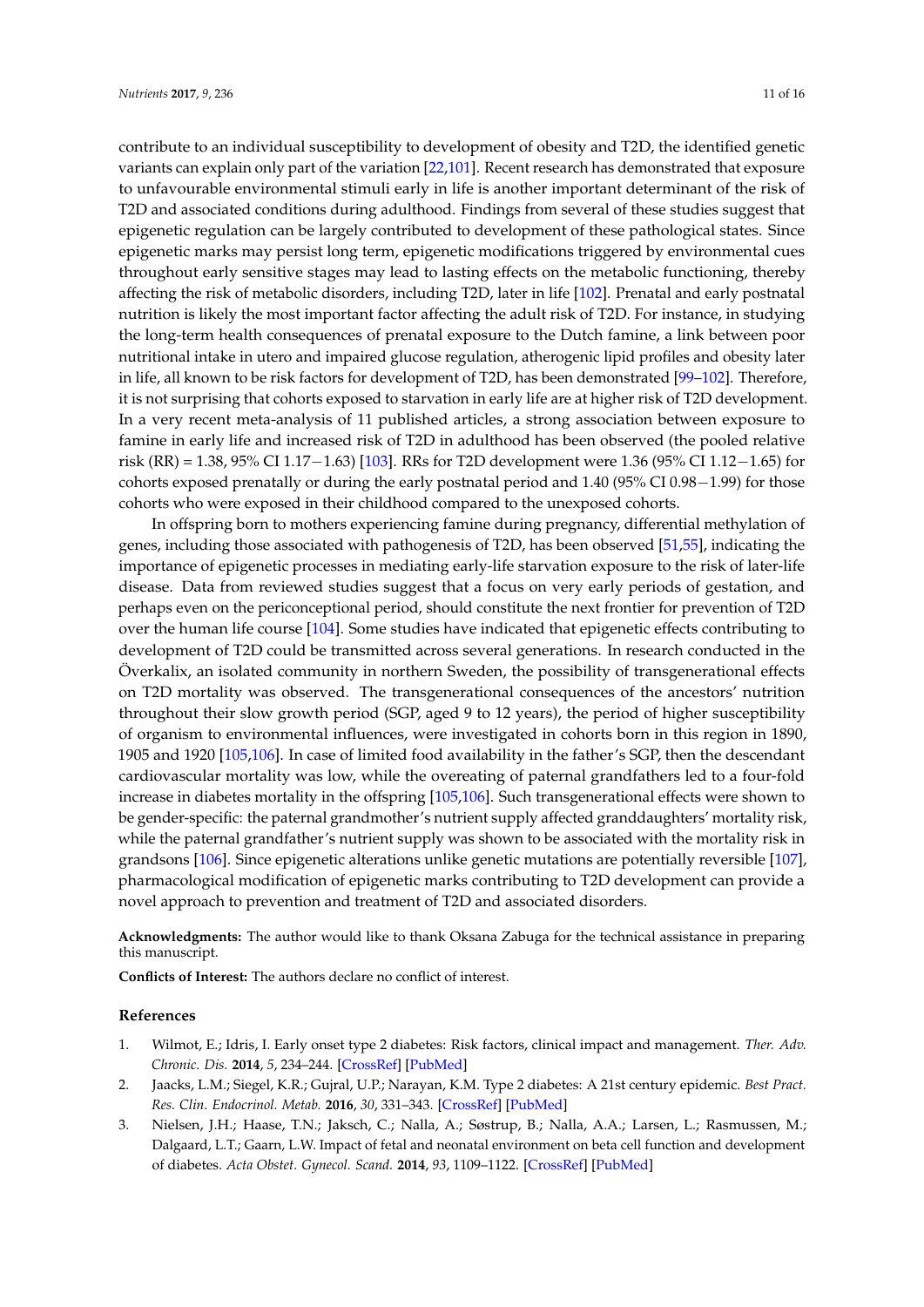- <span id="page-11-0"></span>4. Dabelea, D.; Hanson, R.L.; Lindsay, R.S.; Pettitt, D.J.; Imperatore, G.; Gabir, M.M.; Roumain, J.; Bennett, P.H.; Knowler, W.C. Intrauterine exposure to diabetes conveys risks for type 2 diabetes and obesity: A study of discordant sibships. *Diabetes* **2000**, *49*, 2208–2211. [\[CrossRef\]](http://dx.doi.org/10.2337/diabetes.49.12.2208) [\[PubMed\]](http://www.ncbi.nlm.nih.gov/pubmed/11118027)
- <span id="page-11-1"></span>5. Eriksson, J.G. Developmental Origins of Health and Disease—From a small body size at birth to epigenetics. *Ann. Med.* **2016**, *48*, 456–467. [\[CrossRef\]](http://dx.doi.org/10.1080/07853890.2016.1193786) [\[PubMed\]](http://www.ncbi.nlm.nih.gov/pubmed/27268105)
- <span id="page-11-2"></span>6. Kim, J.B. Dynamic cross talk between metabolic organs in obesity and metabolic diseases. *Exp. Mol. Med.* **2016**, *48*, e214. [\[CrossRef\]](http://dx.doi.org/10.1038/emm.2015.119) [\[PubMed\]](http://www.ncbi.nlm.nih.gov/pubmed/26964830)
- <span id="page-11-3"></span>7. Nettle, D.; Bateson, M. Adaptive developmental plasticity: What is it, how can we recognize it and when can it evolve? *Proc. Biol. Sci.* **2015**, *282*, 20151005. [\[CrossRef\]](http://dx.doi.org/10.1098/rspb.2015.1005) [\[PubMed\]](http://www.ncbi.nlm.nih.gov/pubmed/26203000)
- <span id="page-11-4"></span>8. Hales, C.N.; Barker, D.J. Type 2 (non-insulin-dependent) diabetes mellitus: The thrifty phenotype hypothesis. 1992. *Int. J. Epidemiol.* **2013**, *42*, 1215–1222. [\[CrossRef\]](http://dx.doi.org/10.1093/ije/dyt133) [\[PubMed\]](http://www.ncbi.nlm.nih.gov/pubmed/24159065)
- <span id="page-11-5"></span>9. Thorn, S.R.; Rozance, P.J.; Brown, L.D.; Hay, W.W., Jr. The intrauterine growth restriction phenotype: Fetal adaptations and potential implications for later life insulin resistance and diabetes. *Semin. Reprod. Med.* **2011**, *29*, 225–236. [\[CrossRef\]](http://dx.doi.org/10.1055/s-0031-1275516) [\[PubMed\]](http://www.ncbi.nlm.nih.gov/pubmed/21710398)
- <span id="page-11-6"></span>10. Carolan-Olah, M.; Duarte-Gardea, M.; Lechuga, J. A critical review: Early life nutrition and prenatal programming for adult disease. *J. Clin. Nurs.* **2015**, *24*, 3716–3729. [\[CrossRef\]](http://dx.doi.org/10.1111/jocn.12951) [\[PubMed\]](http://www.ncbi.nlm.nih.gov/pubmed/26255862)
- <span id="page-11-7"></span>11. Tarry-Adkins, J.L.; Ozanne, S.E. Nutrition in early life and age-associated diseases. *Ageing Res. Rev.* **2016**. [\[CrossRef\]](http://dx.doi.org/10.1016/j.arr.2016.08.003) [\[PubMed\]](http://www.ncbi.nlm.nih.gov/pubmed/27594376)
- <span id="page-11-8"></span>12. Whincup, P.H.; Kaye, S.J.; Owen, C.G.; Huxley, R.; Cook, D.G.; Anazawa, S.; Barrett-Connor, E.; Bhargava, S.K.; Birgisdottir, B.E.; Carlsson, S.; et al. Birth weight and risk of type 2 diabetes: A systematic review. *J. Am. Med. Assoc.* **2008**, *300*, 2886–2897. [\[PubMed\]](http://www.ncbi.nlm.nih.gov/pubmed/19109117)
- <span id="page-11-9"></span>13. Kensara, O.A.; Wootton, S.A.; Phillips, D.I.; Patel, M.; Jackson, A.A.; Elia, M.; Hertfordshire Study Group. Fetal programming of body composition: Relation between birth weight and body composition measured with dual-energy X-ray absorptiometry and anthropometric methods in older Englishmen. *Am. J. Clin. Nutr.* **2005**, *82*, 980–987. [\[PubMed\]](http://www.ncbi.nlm.nih.gov/pubmed/16280428)
- <span id="page-11-10"></span>14. Morrison, K.M.; Ramsingh, L.; Gunn, E.; Streiner, D.; van Lieshout, R.; Boyle, M.; Gerstein, H.; Schmidt, L.; Saigal, S. Cardiometabolic health in adults born premature with extremely low birth weight. *Pediatrics* **2016**, *138*. [\[CrossRef\]](http://dx.doi.org/10.1542/peds.2016-0515) [\[PubMed\]](http://www.ncbi.nlm.nih.gov/pubmed/27590899)
- <span id="page-11-11"></span>15. Stirrat, L.I.; Reynolds, R.M. The effect of fetal growth and nutrient stresses on steroid pathways. *J. Steroid. Biochem. Mol. Biol.* **2016**, *160*, 214–220. [\[CrossRef\]](http://dx.doi.org/10.1016/j.jsbmb.2015.07.003) [\[PubMed\]](http://www.ncbi.nlm.nih.gov/pubmed/26196121)
- <span id="page-11-12"></span>16. Frankel, S.; Elwood, P.; Sweetnam, P.; Yarnell, J.; Smith, G.D. Birthweight, body-mass index in middle age and incident coronary heart disease. *Lancet* **1996**, *348*, 1478–1480. [\[CrossRef\]](http://dx.doi.org/10.1016/S0140-6736(96)03482-4)
- <span id="page-11-13"></span>17. Harder, T.; Rodekamp, E.; Schellong, K.; Dudenhausen, J.W.; Plagemann, A. Birth weight and subsequent risk of type 2 diabetes: A meta-analysis. *Am. J. Epidemiol.* **2007**, *165*, 849–857. [\[CrossRef\]](http://dx.doi.org/10.1093/aje/kwk071) [\[PubMed\]](http://www.ncbi.nlm.nih.gov/pubmed/17215379)
- <span id="page-11-14"></span>18. Dulloo, A.G. Thrifty energy metabolism in catch-up growth trajectories to insulin and leptin resistance. *Best Pract. Res. Clin. Endocrinol. Metab.* **2008**, *22*, 155–171. [\[CrossRef\]](http://dx.doi.org/10.1016/j.beem.2007.08.001) [\[PubMed\]](http://www.ncbi.nlm.nih.gov/pubmed/18279786)
- <span id="page-11-15"></span>19. Cho, W.K.; Suh, B.K. Catch-up growth and catch-up fat in children born small for gestational age. *Korean J. Pediatr.* **2016**, *59*, 1–7. [\[CrossRef\]](http://dx.doi.org/10.3345/kjp.2016.59.1.1) [\[PubMed\]](http://www.ncbi.nlm.nih.gov/pubmed/26893597)
- <span id="page-11-16"></span>20. Ong, T.P.; Ozanne, S.E. Developmental programming of type 2 diabetes: Early nutrition and epigenetic mechanisms. *Curr. Opin. Clin. Nutr. Metab. Care* **2015**, *18*, 354–360. [\[CrossRef\]](http://dx.doi.org/10.1097/MCO.0000000000000177) [\[PubMed\]](http://www.ncbi.nlm.nih.gov/pubmed/26049632)
- <span id="page-11-17"></span>21. Paluch, B.E.; Naqash, A.R.; Brumberger, Z.; Nemeth, M.J.; Griffiths, E.A. Epigenetics: A primer for clinicians. *Blood Rev.* **2016**, *30*, 285–295. [\[CrossRef\]](http://dx.doi.org/10.1016/j.blre.2016.02.002) [\[PubMed\]](http://www.ncbi.nlm.nih.gov/pubmed/26969414)
- <span id="page-11-18"></span>22. Van Dijk, S.J.; Tellam, R.L.; Morrison, J.L.; Muhlhausler, B.S.; Molloy, P.L. Recent developments on the role of epigenetics in obesity and metabolic disease. *Clin. Epigenet.* **2015**, *7*, 66. [\[CrossRef\]](http://dx.doi.org/10.1186/s13148-015-0101-5) [\[PubMed\]](http://www.ncbi.nlm.nih.gov/pubmed/27408648)
- <span id="page-11-19"></span>23. Vaiserman, A. Epidemiologic evidence for association between adverse environmental exposures in early life and epigenetic variation: A potential link to disease susceptibility? *Clin. Epigenet.* **2015**, *7*, 9. [\[CrossRef\]](http://dx.doi.org/10.1186/s13148-015-0130-0) [\[PubMed\]](http://www.ncbi.nlm.nih.gov/pubmed/26366233)
- <span id="page-11-20"></span>24. Geraghty, A.A.; Lindsay, K.L.; Alberdi, G.; McAuliffe, F.M.; Gibney, E.R. Nutrition during pregnancy impacts offspring's epigenetic status—Evidence from human and animal studies. *Nutr. Metab. Insights* **2016**, *8*, 41–47. [\[CrossRef\]](http://dx.doi.org/10.4137/NMI.S29527) [\[PubMed\]](http://www.ncbi.nlm.nih.gov/pubmed/26917970)
- <span id="page-11-21"></span>25. Alam, F.; Islam, M.A.; Gan, S.H.; Mohamed, M.; Sasongko, T.H. DNA methylation: An epigenetic insight into Type 2 diabetes mellitus. *Curr. Pharm. Des.* **2016**, *22*, 4398–4419. [\[CrossRef\]](http://dx.doi.org/10.2174/1381612822666160527111152) [\[PubMed\]](http://www.ncbi.nlm.nih.gov/pubmed/27229720)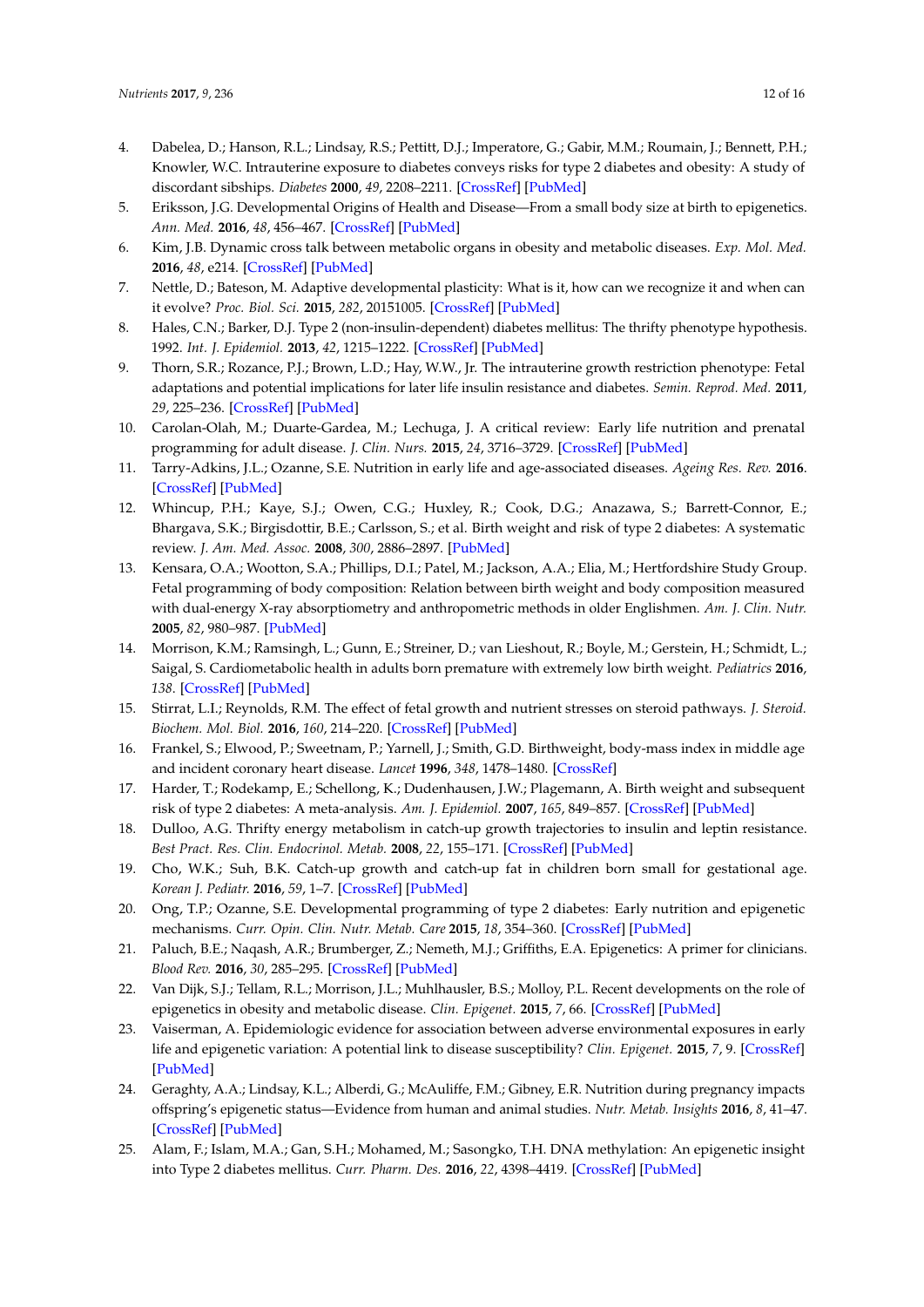- <span id="page-12-0"></span>26. Kwak, S.H.; Park, K.S. Recent progress in genetic and epigenetic research on type 2 diabetes. *Exp. Mol. Med.* **2016**, *48*, e220. [\[CrossRef\]](http://dx.doi.org/10.1038/emm.2016.7) [\[PubMed\]](http://www.ncbi.nlm.nih.gov/pubmed/26964836)
- <span id="page-12-1"></span>27. Green, A.S.; Rozance, P.J.; Limesand, S.W. Consequences of a compromised intrauterine environment on islet function. *J. Endocrinol.* **2010**, *205*, 211–224. [\[CrossRef\]](http://dx.doi.org/10.1677/JOE-09-0399) [\[PubMed\]](http://www.ncbi.nlm.nih.gov/pubmed/20223861)
- 28. Portha, B.; Chavey, A.; Movassat, J. Early-life origins of type 2 diabetes: Fetal programming of the beta-cell mass. *Exp. Diabetes Res.* **2011**. [\[CrossRef\]](http://dx.doi.org/10.1155/2011/105076) [\[PubMed\]](http://www.ncbi.nlm.nih.gov/pubmed/22110471)
- <span id="page-12-2"></span>29. Pinney, S.E. Intrauterine growth retardation–A developmental model of type 2 diabetes. *Drug Discov Today Dis. Models.* **2013**, *10*, e71–e77. [\[CrossRef\]](http://dx.doi.org/10.1016/j.ddmod.2013.01.003) [\[PubMed\]](http://www.ncbi.nlm.nih.gov/pubmed/24949076)
- <span id="page-12-3"></span>30. Dumortier, O.; Blondeau, B.; Duvillie, B.; Reusens, B.; Breant, B.; Remacle, C. Different mechanisms operating during different critical time-windows reduce rat fetal beta cell mass due to a maternal low-protein or low-energy diet. *Diabetologia* **2007**, *50*, 2495–2503. [\[CrossRef\]](http://dx.doi.org/10.1007/s00125-007-0811-0) [\[PubMed\]](http://www.ncbi.nlm.nih.gov/pubmed/17882398)
- 31. Garofano, A.; Czernichow, P.; Breant, B. In utero undernutrition impairs rat beta-cell development. *Diabetologia* **1997**, *40*, 1231–1234. [\[CrossRef\]](http://dx.doi.org/10.1007/s001250050812) [\[PubMed\]](http://www.ncbi.nlm.nih.gov/pubmed/9349607)
- 32. Garofano, A.; Czernichow, P.; Breant, B. Beta-cell mass and proliferation following late fetal and early postnatal malnutrition in the rat. *Diabetologia* **1998**, *41*, 1114–1120. [\[CrossRef\]](http://dx.doi.org/10.1007/s001250051038) [\[PubMed\]](http://www.ncbi.nlm.nih.gov/pubmed/9754832)
- <span id="page-12-4"></span>33. Petrik, J.; Reusens, B.; Arany, E.; Remacle, C.; Coelho, C.; Hoet, J.J.; Hill, D.J. A low protein diet alters the balance of islet cell replication and apoptosis in the fetal and neonatal rat and is associated with a reduced pancreatic expression of insulin-like growth factor-II. *Endocrinology* **1999**, *140*, 4861–4873. [\[CrossRef\]](http://dx.doi.org/10.1210/en.140.10.4861) [\[PubMed\]](http://www.ncbi.nlm.nih.gov/pubmed/28200549)
- <span id="page-12-5"></span>34. Garofano, A.; Czernichow, P.; Breant, B. Effect of ageing on beta-cell mass and function in rats malnourished during the perinatal period. *Diabetologia* **1999**, *42*, 711–718. [\[CrossRef\]](http://dx.doi.org/10.1007/s001250051219) [\[PubMed\]](http://www.ncbi.nlm.nih.gov/pubmed/10382591)
- <span id="page-12-6"></span>35. Blondeau, B.; Garofano, A.; Czernichow, P.; Breant, B. Age-dependent inability of the endocrine pancreas to adapt to pregnancy: A long-term consequence of perinatal malnutrition in the rat. *Endocrinology* **1999**, *140*, 4208–4213. [\[CrossRef\]](http://dx.doi.org/10.1210/en.140.9.4208) [\[PubMed\]](http://www.ncbi.nlm.nih.gov/pubmed/28200680)
- <span id="page-12-7"></span>36. Thamotharan, M.; Shin, B.C.; Suddirikku, D.T.; Thamotharan, S.; Garg, M.; Devaskar, S.U. GLUT4 expression and subcellular localization in the intrauterine growth-restricted adult rat female offspring. *Am. J. Physiol. Endocrinol. Metab.* **2005**, *288*, E935–E947. [\[CrossRef\]](http://dx.doi.org/10.1152/ajpendo.00342.2004) [\[PubMed\]](http://www.ncbi.nlm.nih.gov/pubmed/15625086)
- <span id="page-12-8"></span>37. Matveyenko, A.V.; Singh, I.; Shin, B.C.; Georgia, S.; Devaskar, S.U. Differential effects of prenatal and postnatal nutritional environment on ss-cell mass development and turnover in male and female rats. *Endocrinology* **2010**, *151*, 5647–5656. [\[CrossRef\]](http://dx.doi.org/10.1210/en.2010-0978) [\[PubMed\]](http://www.ncbi.nlm.nih.gov/pubmed/21047942)
- <span id="page-12-9"></span>38. Ong, T.P.; Ozanne, S.E. Developmental programming of type 2 diabetes: Early nutrition and epigenetic mechanisms. *Curr. Opin. Clin. Nutr. Metab Care* **2015**, *18*, 354–360. [\[CrossRef\]](http://dx.doi.org/10.1097/MCO.0000000000000177) [\[PubMed\]](http://www.ncbi.nlm.nih.gov/pubmed/26049632)
- <span id="page-12-11"></span>39. Simmons, R.A. Developmental origins of diabetes: The role of epigenetic mechanisms. *Curr Opin. Endocrinol. Diabetes Obes.* **2007**, *14*, 13–16. [\[CrossRef\]](http://dx.doi.org/10.1097/MED.0b013e328013da5b) [\[PubMed\]](http://www.ncbi.nlm.nih.gov/pubmed/17940413)
- <span id="page-12-10"></span>40. Simmons, R.A. Developmental origins of adult disease. *Pediatr. Clin. N. Am.* **2009**, *56*, 449–466. [\[CrossRef\]](http://dx.doi.org/10.1016/j.pcl.2009.03.004) [\[PubMed\]](http://www.ncbi.nlm.nih.gov/pubmed/19501686)
- <span id="page-12-12"></span>41. Blondeau, B.; Avril, I.; Duchene, B.; Breant, B. Endocrine pancreas development is altered in foetuses from rats previously showing intra-uterine growth retardation in response to malnutrition. *Diabetologia* **2002**, *45*, 394–401. [\[CrossRef\]](http://dx.doi.org/10.1007/s00125-001-0767-4) [\[PubMed\]](http://www.ncbi.nlm.nih.gov/pubmed/11914745)
- <span id="page-12-13"></span>42. Park, J.H.; Stoffers, D.A.; Nicholls, R.D.; Simmons, R.A. Development of type 2 diabetes following intrauterine growth retardation in rats is associated with progressive epigenetic silencing of Pdx1. *J. Clin. Investig.* **2008**, *118*, 2316–2324. [\[CrossRef\]](http://dx.doi.org/10.1172/JCI33655) [\[PubMed\]](http://www.ncbi.nlm.nih.gov/pubmed/18464933)
- <span id="page-12-14"></span>43. Reusens, B.; Theys, N.; Dumortier, O.; Goosse, K.; Remacle, C. Maternal malnutrition programs the endocrine pancreas in progeny. *Am. J. Clin. Nutr.* **2011**, *94*, 1824S–1829S. [\[CrossRef\]](http://dx.doi.org/10.3945/ajcn.110.000729) [\[PubMed\]](http://www.ncbi.nlm.nih.gov/pubmed/21562089)
- <span id="page-12-15"></span>44. Berends, L.M.; Fernandez-Twinn, D.S.; Martin-Gronert, M.S.; Cripps, R.L.; Ozanne, S.E. Catch-up growth following intra-uterine growth-restriction programmes an insulin-resistant phenotype in adipose tissue. *Int. J. Obes. (Lond.)* **2013**, *37*, 1051–1057. [\[CrossRef\]](http://dx.doi.org/10.1038/ijo.2012.196) [\[PubMed\]](http://www.ncbi.nlm.nih.gov/pubmed/23229735)
- <span id="page-12-16"></span>45. Bieswal, F.; Ahn, M.T.; Reusens, B.; Holvoet, P.; Raes, M.; Rees, W.D.; Remacle, C. The importance of catch-up growth after early malnutrition for the programming of obesity in male rat. *Obesity (Silver Spring)* **2006**, *14*, 1330–1343. [\[CrossRef\]](http://dx.doi.org/10.1038/oby.2006.151) [\[PubMed\]](http://www.ncbi.nlm.nih.gov/pubmed/16988075)
- <span id="page-12-17"></span>46. Bol, V.V.; Delattre, A.I.; Reusens, B.; Raes, M.; Remacle, C. Forced catch-up growth after fetal protein restriction alters the adipose tissue gene expression program leading to obesity in adult mice. *Am. J. Physiol. Regul. Integr. Comp. Physiol.* **2009**, *297*, R291–R299. [\[CrossRef\]](http://dx.doi.org/10.1152/ajpregu.90497.2008) [\[PubMed\]](http://www.ncbi.nlm.nih.gov/pubmed/19458276)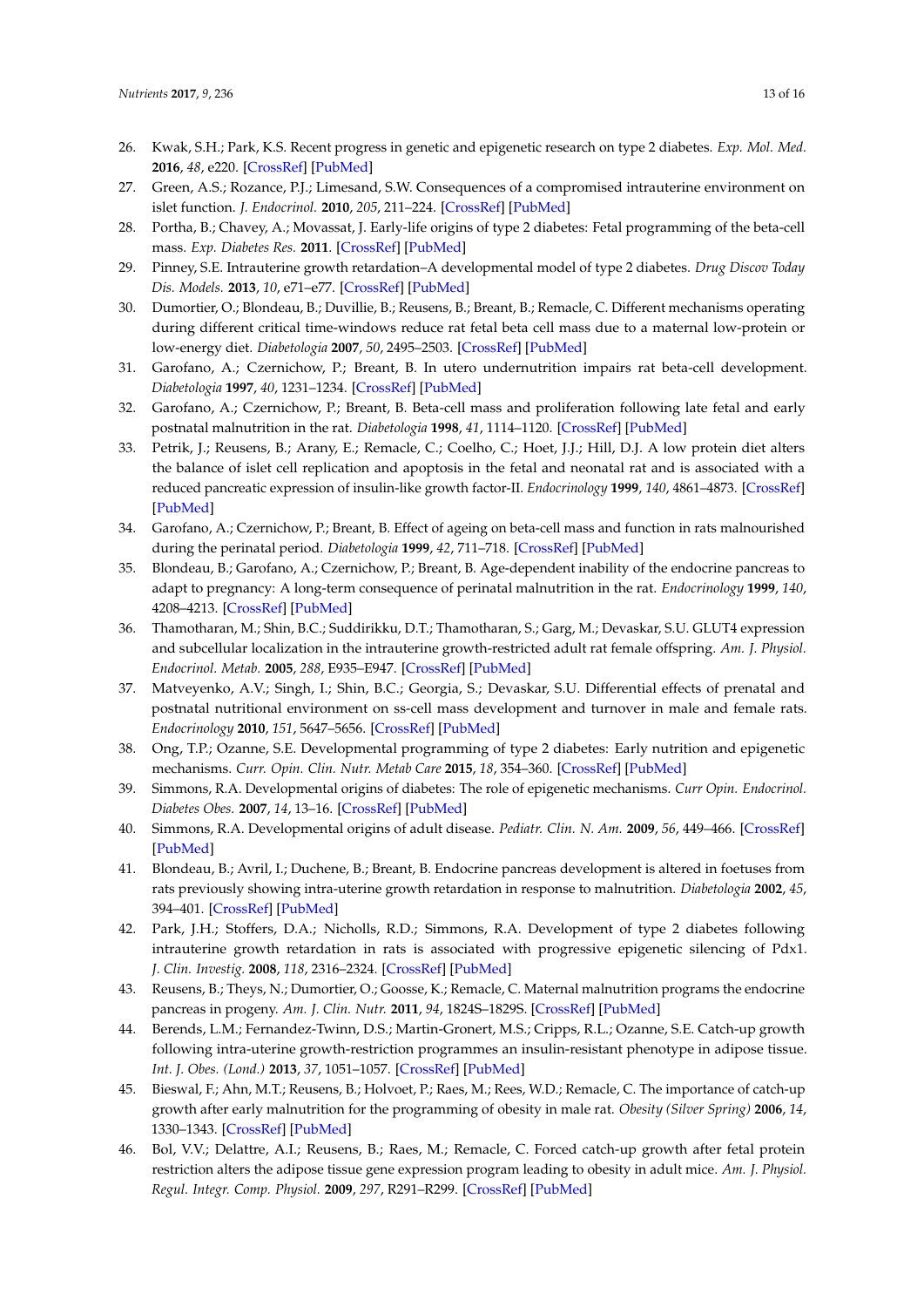- <span id="page-13-0"></span>47. Last, J.M. *A Dictionary of Epidemiology*, 3rd ed.; Oxford University Press: New York, NY, USA, 1995.
- <span id="page-13-1"></span>48. Heijmans, B.T.; Tobi, E.W.; Lumey, L.H.; Slagboom, P.E. The epigenome: Archive of the prenatal environment. *Epigenetics* **2009**, *4*, 526–531. [\[CrossRef\]](http://dx.doi.org/10.4161/epi.4.8.10265) [\[PubMed\]](http://www.ncbi.nlm.nih.gov/pubmed/19923908)
- <span id="page-13-21"></span>49. Lumey, L.H.; Stein, A.D.; Susser, E. Prenatal famine and adult health. *Annu. Rev. Public Health* **2011**, *32*, 237–262. [\[CrossRef\]](http://dx.doi.org/10.1146/annurev-publhealth-031210-101230) [\[PubMed\]](http://www.ncbi.nlm.nih.gov/pubmed/21219171)
- <span id="page-13-2"></span>50. Roseboom, T.J.; Painter, R.C.; van Abeelen, A.F.; Veenendaal, M.V.; de Rooij, S.R. Hungry in the womb: What are the consequences? Lessons from the Dutch famine. *Maturitas* **2011**, *70*, 141–145. [\[CrossRef\]](http://dx.doi.org/10.1016/j.maturitas.2011.06.017) [\[PubMed\]](http://www.ncbi.nlm.nih.gov/pubmed/21802226)
- <span id="page-13-3"></span>51. Heijmans, B.T.; Tobi, E.W.; Stein, A.D.; Putter, H.; Blauw, G.J.; Susser, E.S.; Slagboom, P.E.; Lumey, L.H. Persistent epigenetic differences associated with prenatal exposure to famine in humans. *Proc. Natl Acad. Sci. USA* **2008**, *105*, 17046–17049. [\[CrossRef\]](http://dx.doi.org/10.1073/pnas.0806560105) [\[PubMed\]](http://www.ncbi.nlm.nih.gov/pubmed/18955703)
- <span id="page-13-4"></span>52. Van Abeelen, A.F.; Elias, S.G.; Bossuyt, P.M.; Grobbee, D.E.; van der Schouw, Y.T.; Roseboom, T.J.; Uiterwaal, C.S. Famine exposure in the young and the risk of type 2 diabetes in adulthood. *Diabetes* **2012**, *61*, 2255–2260. [\[CrossRef\]](http://dx.doi.org/10.2337/db11-1559) [\[PubMed\]](http://www.ncbi.nlm.nih.gov/pubmed/22648386)
- <span id="page-13-5"></span>53. Portrait, F.; Teeuwiszen, E.; Deeg, D. Early life undernutrition and chronic diseases at older ages: The effects of the Dutch famine on cardiovascular diseases and diabetes. *Soc. Sci. Med.* **2011**, *73*, 711–718. [\[CrossRef\]](http://dx.doi.org/10.1016/j.socscimed.2011.04.005) [\[PubMed\]](http://www.ncbi.nlm.nih.gov/pubmed/21816529)
- <span id="page-13-6"></span>54. Lumey, L.H.; Terry, M.B.; Delgado-Cruzata, L.; Liao, Y.; Wang, Q.; Susser, E.; McKeague, I.; Santella, R.M. Adult global DNA methylation in relation to pre-natal nutrition. *Int. J. Epidemiol.* **2012**, *41*, 116–123. [\[CrossRef\]](http://dx.doi.org/10.1093/ije/dyr137) [\[PubMed\]](http://www.ncbi.nlm.nih.gov/pubmed/22422450)
- <span id="page-13-7"></span>55. Tobi, E.W.; Lumey, L.H.; Talens, R.P.; Kremer, D.; Putter, H.; Stein, A.D.; Slagboom, P.E.; Heijmans, B.T. DNA methylation differences after exposure to prenatal famine are common and timing- and sex-specific. *Hum. Mol. Genet.* **2009**, *18*, 4046–4053. [\[CrossRef\]](http://dx.doi.org/10.1093/hmg/ddp353) [\[PubMed\]](http://www.ncbi.nlm.nih.gov/pubmed/19656776)
- <span id="page-13-8"></span>56. Thurner, S.; Klimek, P.; Szell, M.; Duftschmid, G.; Endel, G.; Kautzky-Willer, A.; Kasper, D.C. Quantification of excess risk for diabetes for those born in times of hunger, in an entire population of a nation, across a century. *Proc. Natl. Acad. Sci. USA* **2013**, *110*, 4703–4707. [\[CrossRef\]](http://dx.doi.org/10.1073/pnas.1215626110) [\[PubMed\]](http://www.ncbi.nlm.nih.gov/pubmed/23487754)
- <span id="page-13-9"></span>57. Klitz, W.; Niklasson, B. Viral underpinning to the Austrian record of type 2 diabetes? *Proc. Natl. Acad. Sci. USA* **2013**, *110*, E2750. [\[CrossRef\]](http://dx.doi.org/10.1073/pnas.1305074110) [\[PubMed\]](http://www.ncbi.nlm.nih.gov/pubmed/23723352)
- <span id="page-13-10"></span>58. Thurner, S.; Klimek, P.; Szell, M.; Duftschmid, G.; Endel, G.; Kautzky-Willer, A.; Kasper, D.C. Reply to Klitz and Niklasson: Can viral infections explain the cross-sectional Austrian diabetes data? *Proc. Natl. Acad. Sci. USA* **2013**, *110*, E2751. [\[CrossRef\]](http://dx.doi.org/10.1073/pnas.1305494110)
- <span id="page-13-11"></span>59. Lumey, L.H.; Khalangot, M.D.; Vaiserman, A.M. Association between type 2 diabetes and prenatal exposure to the Ukraine famine of 1932–33: A retrospective cohort study. *Lancet Diabetes Endocrinol.* **2015**, *3*, 787–794. [\[CrossRef\]](http://dx.doi.org/10.1016/S2213-8587(15)00279-X)
- <span id="page-13-12"></span>60. Sparén, P.; Vågerö, D.; Shestov, D.B.; Plavinskaja, S.; Parfenova, N.; Hoptiar, V.; Paturot, D.; Galanti, M.R. Long term mortality after severe starvation during the siege of Leningrad: Prospective cohort study. *Br. Med. J.* **2004**, *328*, 11. [\[CrossRef\]](http://dx.doi.org/10.1136/bmj.37942.603970.9A) [\[PubMed\]](http://www.ncbi.nlm.nih.gov/pubmed/14660443)
- <span id="page-13-13"></span>61. Stanner, S.A.; Bulmer, K.; Andrès, C.; Lantseva, O.E.; Borodina, V.; Poteen, V.V.; Yudkin, J.S. Does malnutrition in utero determine diabetes and coronary heart disease in adulthood? Results from the Leningrad siege study: A cross sectional study. *Br. Med. J.* **1997**, *315*, 1342–1348. [\[CrossRef\]](http://dx.doi.org/10.1136/bmj.315.7119.1342) [\[PubMed\]](http://www.ncbi.nlm.nih.gov/pubmed/9402775)
- <span id="page-13-14"></span>62. Stanner, S.A.; Yudkin, J.S. Fetal programming and the Leningrad Siege study. *Twin Res.* **2001**, *4*, 287–292. [\[CrossRef\]](http://dx.doi.org/10.1375/1369052012498) [\[PubMed\]](http://www.ncbi.nlm.nih.gov/pubmed/11913363)
- <span id="page-13-15"></span>63. Bateson, P. Fetal experience and good adult design. *Int. J. Epidemiol.* **2001**, *30*, 928–934. [\[CrossRef\]](http://dx.doi.org/10.1093/ije/30.5.928) [\[PubMed\]](http://www.ncbi.nlm.nih.gov/pubmed/11689495)
- <span id="page-13-16"></span>64. Khoroshinina, L.P.; Zhavoronkova, N.V. Starving in childhood and diabetes mellitus in elderly age. *Adv. Gerontol.* **2008**, *21*, 684–687.
- <span id="page-13-17"></span>65. Khoroshinina, L.P. Peculiarities of somatic diseases in people of middle and old age survived Leningrad siege at childhood. *Adv. Gerontol.* **2004**, *14*, 55–65. (In Russian)
- <span id="page-13-18"></span>66. Koupil, I.; Shestov, D.B.; Sparén, P.; Plavinskaja, S.; Parfenova, N.; Vågerö, D. Blood pressure, hypertension and mortality from circulatory disease in men and women who survived the siege of Leningrad. *Eur. J. Epidemiol.* **2007**, *22*, 223–234. [\[CrossRef\]](http://dx.doi.org/10.1007/s10654-007-9113-6) [\[PubMed\]](http://www.ncbi.nlm.nih.gov/pubmed/17436055)
- <span id="page-13-19"></span>67. Jowett, A.J. The demographic responses to famine: The case of China 1958-61. *GeoJournal* **1991**, *23*, 135–146. [\[CrossRef\]](http://dx.doi.org/10.1007/BF00241398) [\[PubMed\]](http://www.ncbi.nlm.nih.gov/pubmed/12317880)
- <span id="page-13-20"></span>68. Li, C.; Lumey, L.H. Exposure to the Chinese famine of 1959–61 in early life and current health conditions: A systematic review and meta-analysis. *Lancet* **2016**, *388*, S63. [\[CrossRef\]](http://dx.doi.org/10.1016/S0140-6736(16)31990-0)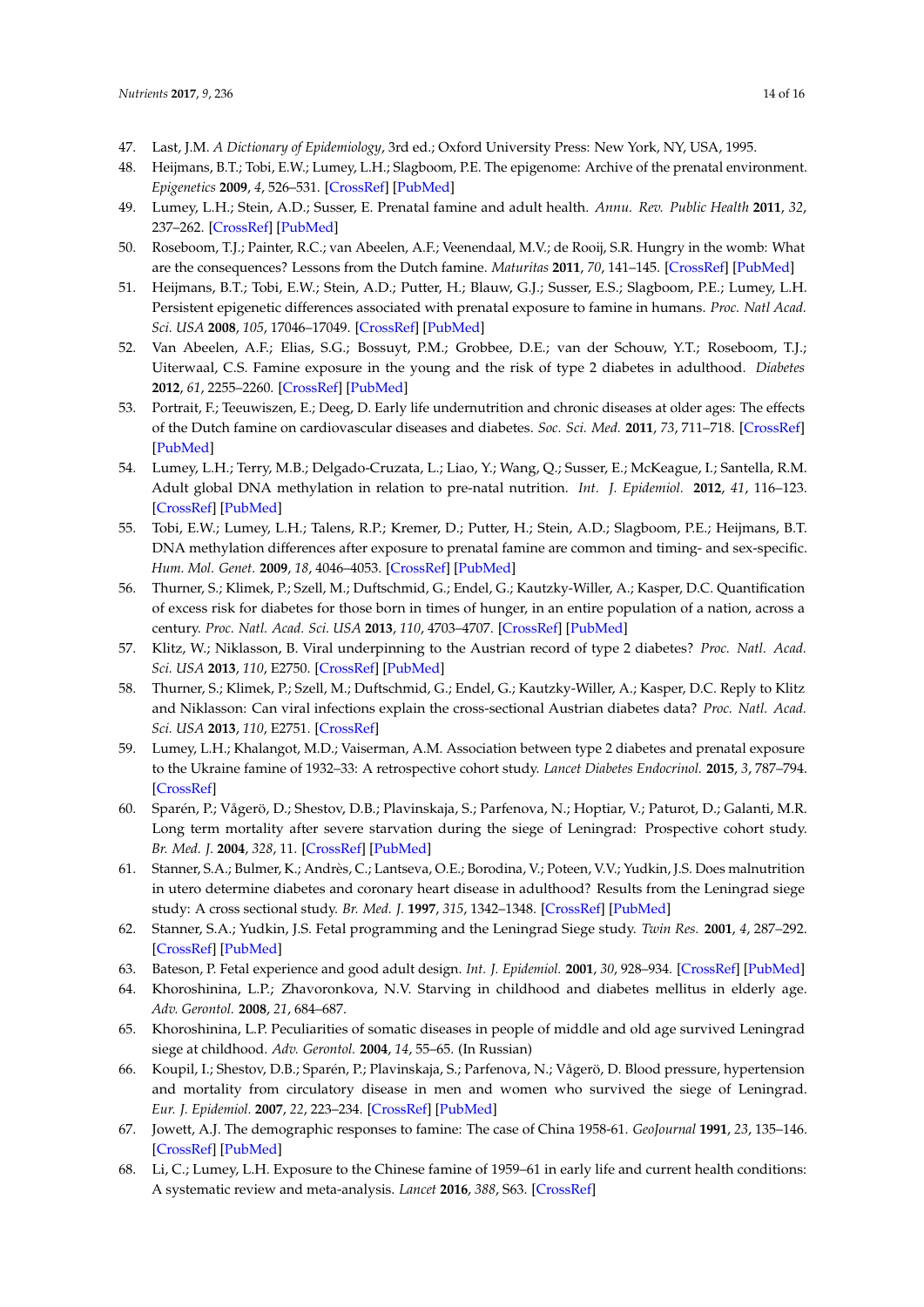- <span id="page-14-0"></span>69. Li, Y.; He, Y.; Qi, L.; Jaddoe, V.W.; Feskens, E.J.; Yang, X.; Ma, G.; Hu, F.B. Exposure to the Chinese famine in early life and the risk of hyperglycemia and type 2 diabetes in adulthood. *Diabetes* **2010**, *59*, 2400–2406. [\[CrossRef\]](http://dx.doi.org/10.2337/db10-0385) [\[PubMed\]](http://www.ncbi.nlm.nih.gov/pubmed/20622161)
- <span id="page-14-1"></span>70. Wang, N.; Wang, X.; Han, B.; Li, Q.; Chen, Y.; Zhu, C.; Chen, Y.; Xia, F.; Cang, Z.; Zhu, C.; et al. Is exposure to famine in childhood and economic development in adulthood associated with diabetes? *J. Clin. Endocrinol. Metab.* **2015**, *100*, 4514–4523. [\[CrossRef\]](http://dx.doi.org/ 10.1210/jc.2015-2750) [\[PubMed\]](http://www.ncbi.nlm.nih.gov/pubmed/26509871)
- <span id="page-14-2"></span>71. Wang, N.; Cheng, J.; Han, B.; Li, Q.; Chen, Y.; Xia, F.; Jiang, B.; Jensen, M.D.; Lu, Y. Exposure to severe famine in the prenatal or postnatal period and the development of diabetes in adulthood: An observational study. *Diabetologia* **2017**, *60*, 262–269. [\[CrossRef\]](http://dx.doi.org/10.1007/s00125-016-4148-4) [\[PubMed\]](http://www.ncbi.nlm.nih.gov/pubmed/27807599)
- <span id="page-14-3"></span>72. Wang, J.; Li, Y.; Han, X.; Liu, B.; Hu, H.; Wang, F.; Li, X.; Yang, K.; Yuan, J.; Yao, P.; et al. Exposure to the Chinese Famine in childhood increases type 2 diabetes risk in adults. *J. Nutr.* **2016**, *146*, 2289–2295. [\[CrossRef\]](http://dx.doi.org/10.3945/jn.116.234575) [\[PubMed\]](http://www.ncbi.nlm.nih.gov/pubmed/27629572)
- <span id="page-14-4"></span>73. Li, J.; Liu, S.; Li, S.; Feng, R.; Na, L.; Chu, X.; Wu, X.; Niu, Y.; Sun, Z.; Han, T.; et al. Prenatal exposure to famine and the development of hyperglycemia and type 2 diabetes in adulthood across consecutive generations: A population-based cohort study of families in Suihua, China. *Am. J. Clin. Nutr.* **2016**, *105*, 221–227. [\[CrossRef\]](http://dx.doi.org/10.3945/ajcn.116.138792) [\[PubMed\]](http://www.ncbi.nlm.nih.gov/pubmed/27927634)
- <span id="page-14-5"></span>74. Miller, J.P. Medical relief in the Nigerian civil war. *Lancet* **1970**, *760*, 1330–1334. [\[CrossRef\]](http://dx.doi.org/10.1016/S0140-6736(70)91921-5)
- <span id="page-14-6"></span>75. Hult, M.; Tornhammar, P.; Ueda, P.; Chima, C.; Bonamy, A.K.; Ozumba, B.; Norman, M. Hypertension, diabetes and overweight: Looming legacies of the Biafran famine. *PLoS ONE* **2010**, *5*, e13582. [\[CrossRef\]](http://dx.doi.org/10.1371/journal.pone.0013582) [\[PubMed\]](http://www.ncbi.nlm.nih.gov/pubmed/21042579)
- <span id="page-14-7"></span>76. Bercovich, E.; Keinan-Boker, L.; Shasha, S.M. Long-term health effects in adults born during the Holocaust. *Isr. Med. Assoc. J.* **2014**, *16*, 203–207. [\[PubMed\]](http://www.ncbi.nlm.nih.gov/pubmed/24834754)
- <span id="page-14-8"></span>77. Keinan-Boker, L.; Shasha-Lavsky, H.; Eilat-Zanani, S.; Edri-Shur, A.; Shasha, S.M. Chronic health conditions in Jewish Holocaust survivors born during World War II. *Isr. Med. Assoc. J.* **2015**, *17*, 206–212. [\[PubMed\]](http://www.ncbi.nlm.nih.gov/pubmed/26040044)
- <span id="page-14-9"></span>78. Watson, P.E.; McDonald, B.W. Seasonal variation of nutrient intake in pregnancy: Effects on infant measures and possible influence on diseases related to season of birth. *Eur. J. Clin. Nutr.* **2007**, *61*, 1271–1280. [\[CrossRef\]](http://dx.doi.org/10.1038/sj.ejcn.1602644) [\[PubMed\]](http://www.ncbi.nlm.nih.gov/pubmed/17299488)
- <span id="page-14-10"></span>79. Flouris, A.D.; Spiropoulos, Y.; Sakellariou, G.J.; Koutedakis, Y. Effect of seasonal programming on fetal development and longevity: Links with environmental temperature. *Am. J. Hum. Biol.* **2009**, *21*, 214–216. [\[CrossRef\]](http://dx.doi.org/10.1002/ajhb.20818) [\[PubMed\]](http://www.ncbi.nlm.nih.gov/pubmed/19194861)
- 80. Finch, C.E.; Crimmins, E.M. Inflammatory exposure and historical changes in human life-spans. *Science* **2004**, *305*, 1736–1739. [\[CrossRef\]](http://dx.doi.org/10.1126/science.1092556) [\[PubMed\]](http://www.ncbi.nlm.nih.gov/pubmed/15375259)
- <span id="page-14-11"></span>81. Lowell, W.E.; Davis, G.E., Jr. The light of life: Evidence that the sun modulates human lifespan. *Med. Hypotheses.* **2008**, *70*, 501–507. [\[CrossRef\]](http://dx.doi.org/10.1016/j.mehy.2007.05.053) [\[PubMed\]](http://www.ncbi.nlm.nih.gov/pubmed/17951015)
- <span id="page-14-12"></span>82. Smith, A.D.; Crippa, A.; Woodcock, J.; Brage, S. Physical activity and incident type 2 diabetes mellitus: A systematic review and dose-response meta-analysis of prospective cohort studies. *Diabetologia* **2016**, *59*, 2527–2545. [\[CrossRef\]](http://dx.doi.org/10.1007/s00125-016-4079-0) [\[PubMed\]](http://www.ncbi.nlm.nih.gov/pubmed/27747395)
- <span id="page-14-13"></span>83. Vaiserman, A.M. Early-life exposure to substance abuse and risk of type 2 diabetes in adulthood. *Curr. Diabetes Rep.* **2015**, *15*, 48. [\[CrossRef\]](http://dx.doi.org/10.1007/s11892-015-0624-3) [\[PubMed\]](http://www.ncbi.nlm.nih.gov/pubmed/26077016)
- <span id="page-14-14"></span>84. Chodick, G.; Flash, S.; Deoitch, Y.; Shalev, V. Seasonality in birth weight: Review of global patterns and potential causes. *Hum. Biol.* **2009**, *81*, 463–477. [\[CrossRef\]](http://dx.doi.org/10.3378/027.081.0405) [\[PubMed\]](http://www.ncbi.nlm.nih.gov/pubmed/20067370)
- <span id="page-14-15"></span>85. Banegas, J.R.; Rodríguez-Artalejo, F.; de la Cruz, J.J.; Graciani, A.; Villar, F.; del Rey-Calero, J. Adult men born in spring have lower blood pressure. *J. Hypertens.* **2000**, *18*, 1763–1766. [\[CrossRef\]](http://dx.doi.org/10.1097/00004872-200018120-00009) [\[PubMed\]](http://www.ncbi.nlm.nih.gov/pubmed/11132599)
- <span id="page-14-16"></span>86. Phillips, D.I.; Young, J.B. Birth weight: Climate at birth and the risk of obesity in adult life. *Int. J. Obes. Relat. Metab. Disord.* **2000**, *24*, 281–287. [\[CrossRef\]](http://dx.doi.org/10.1038/sj.ijo.0801125) [\[PubMed\]](http://www.ncbi.nlm.nih.gov/pubmed/10757620)
- <span id="page-14-17"></span>87. Wattie, N.; Ardern, C.I.; Baker, J. Season of birth and prevalence of overweight and obesity in Canada. *Early Hum. Dev.* **2008**, *84*, 539–547. [\[CrossRef\]](http://dx.doi.org/10.1016/j.earlhumdev.2007.12.010) [\[PubMed\]](http://www.ncbi.nlm.nih.gov/pubmed/18280062)
- <span id="page-14-18"></span>88. Lawlor, D.A.; Davey-Smith, G.; Mitchell, R.; Ebrahim, S. Temperature at birth, coronary heart disease, and insulin resistance: Cross sectional analyses of the British women's heart and health study. *Heart* **2004**, *90*, 381–388. [\[CrossRef\]](http://dx.doi.org/10.1136/hrt.2002.009548) [\[PubMed\]](http://www.ncbi.nlm.nih.gov/pubmed/15020510)
- <span id="page-14-19"></span>89. Laron, Z.; Lewy, H.; Wilderman, I.; Casu, A.; Willis, J.; Redondo, M.J.; Libman, I.; White, N.; Craig, M. Seasonality of month of birth of children and adolescents with type 1 diabetes mellitus in homogenous and heterogeneous populations. *Isr. Med. Assoc. J.* **2005**, *7*, 381–384. [\[PubMed\]](http://www.ncbi.nlm.nih.gov/pubmed/15984382)